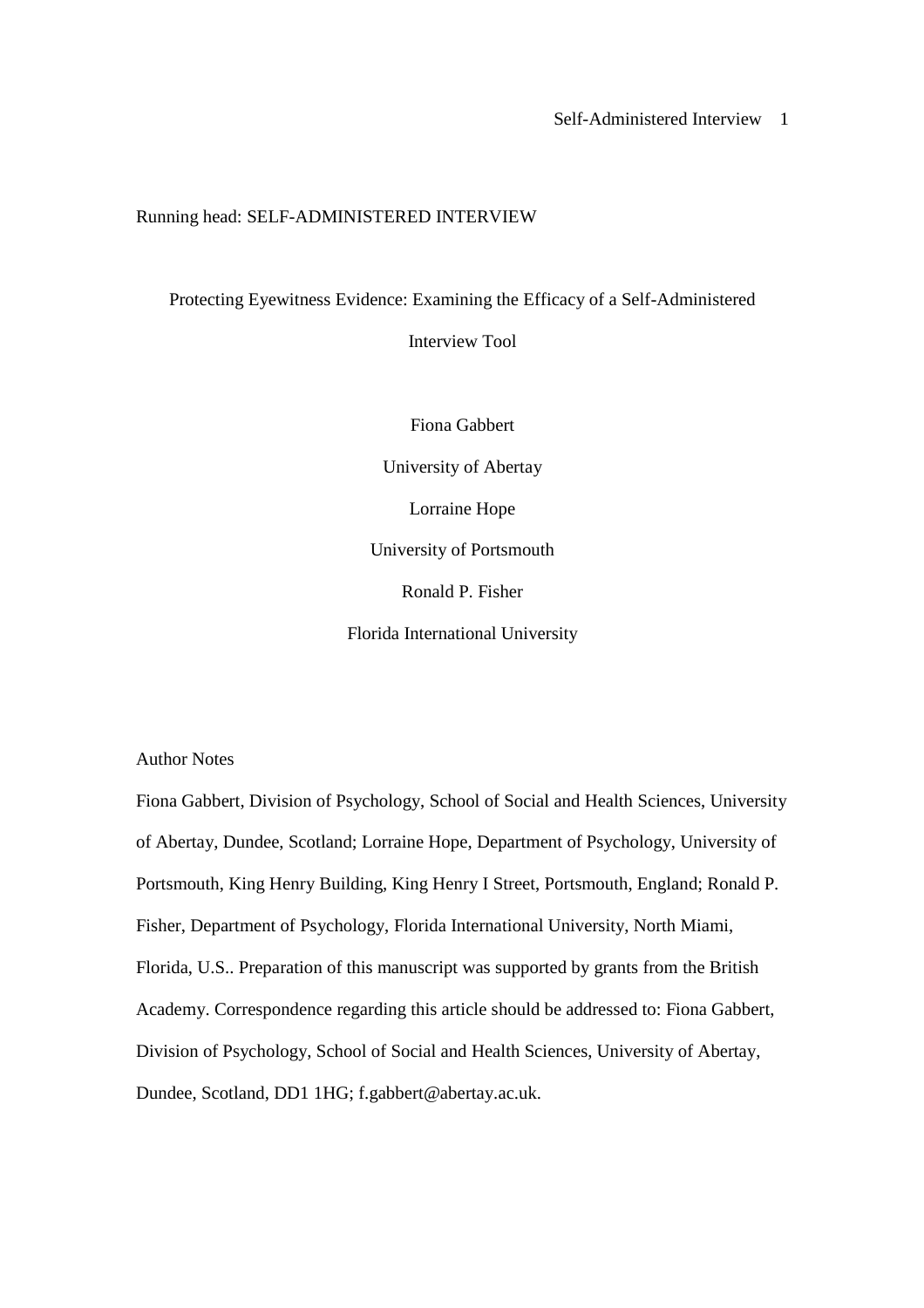### Abstract

Given the crucial role of eyewitness evidence, statements should be obtained *as soon as possible* after an incident. This is not always achieved due to demands on police resources. Two studies trace the development of a new tool, the Self-Administered Interview (SAI), designed to elicit a comprehensive initial statement. In Study 1, SAI participants reported more correct details than participants who provided a free-recall account, and performed at the same level as participants given a Cognitive Interview. In Study 2, participants viewed a simulated crime and half recorded their statement using the SAI. After a delay of one week, all participants completed a free-recall test. SAI participants recalled more correct details in the delayed recall task than control participants.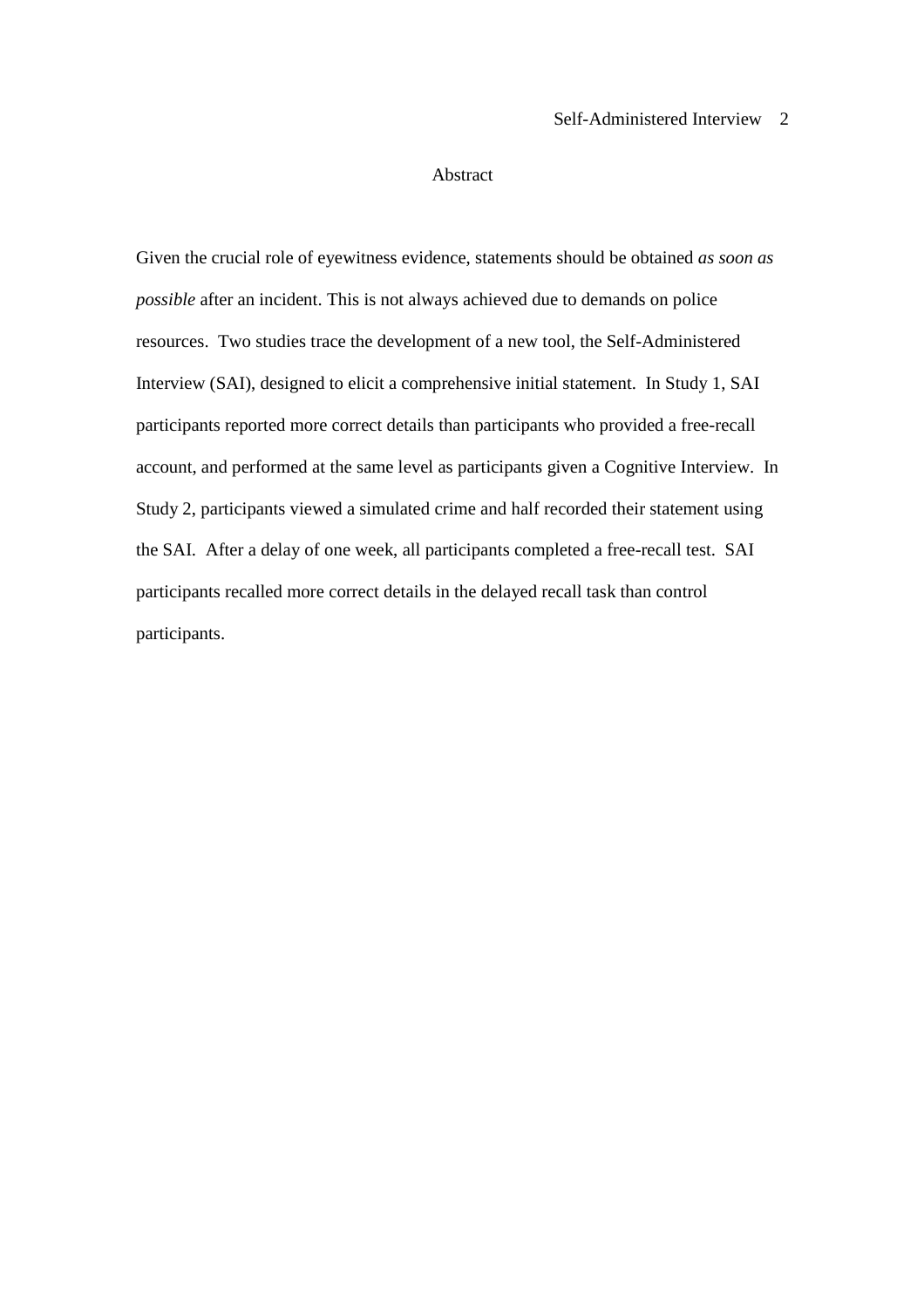Protecting Eyewitness Evidence: Examining the Efficacy of a Self-Administered Interview Tool.

Information obtained from eyewitnesses plays a crucial role in many forensic investigations. Indeed, a majority of police officers agree that witness statements often provide major leads for an investigation (Coupe & Griffiths, 1996; Kebbell & Milne, 1998). However, memory is fallible, and eyewitnesses are often unable to recall sufficient details regarding important forensic details such as person descriptors (Kebbell & Milne, 1998). Furthermore, information in memory can become distorted. Erroneous eyewitness testimony is recognised as the leading cause for the conviction of innocent suspects (Huff, Rattner & Sagarin, 1996). Obtaining good quality, reliable eyewitness evidence is thus vital for both investigations and preventing miscarriages of justice. The quality of eyewitness accounts, however, may be time-critical, and therefore a significant problem for investigators is the delay incurred between individuals witnessing a crime event and providing their statement. Ideally witnesses should be interviewed *as soon as possible* after a report of an incident. However, all too often this is not possible – largely due to demands on police resources and time. Consider the following example: A serious crime (such as an armed robbery or terror-related incident) has occurred for which there are numerous eyewitnesses, each of whom holds potentially vital information about the event and descriptions of the perpetrators. Limited police resources often restrict opportunities to interview the witnesses for several days or even weeks after the incident (particularly if the witnesses are not directly implicated in the event). During this time, the witness's memory is not only prone to decay, but it is also vulnerable to the influence of post-event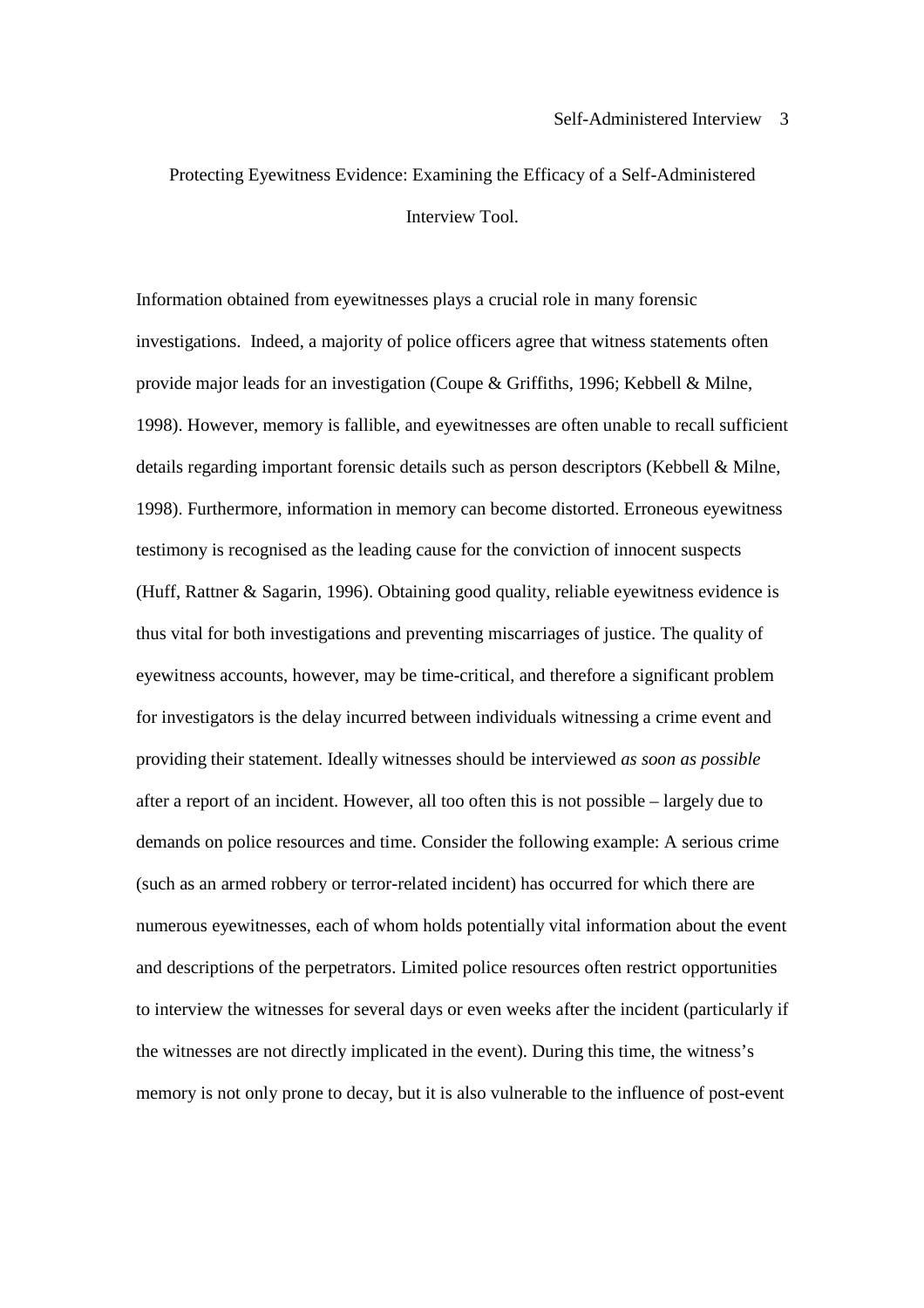information from numerous sources. Both delay and post-event information have been shown to compromise recall completeness and accuracy (see Anderson, 1983; Ayers & Reder, 1998; Gabbert, Memon, & Allan, 2003; Lindsay, 1990; Loftus, Miller & Burns, 1978; McCloskey & Zaragoza, 1985; Tuckey & Brewer, 2003). Interviewing witnesses as soon as possible after an incident has occurred would be a simple and effective way to minimize the problems associated with delay, and thus obtain more reliable statements.

Delay systematically decreases the amount of information that can be recalled (Ebbinghaus, 1885; Kassin, Tubb, Hosch & Memon, 2001; Rubin & Wenzel, 1996; see also Tuckey & Brewer, 2003). Essentially, items of information in memory become less accessible with increased time (see Anderson, 1983; Ayers & Reder, 1998). This loss of information occurs rapidly at first followed by a levelling off (Ebbinghaus, 1885). Thus, important details may be forgotten quickly. These robust research findings have clear forensic relevance for witnesses who are asked to recall their memories of an event, or to recognise the face of a perpetrator from a lineup (see Read & Connolly, 2006, for a recent review). For example, it is known that the completeness and accuracy of eyewitness evidence *decreases* as the delay between witnessing an incident and recall *increases* (see Penrod, Loftus & Winkler, 1982; Wixted & Ebbesen, 1991, 1997). Turtle and Yuille (1994) found that subjects recalled approximately 43% fewer details about a simulated crime event after a 3-week delay as opposed to being interviewed immediately after the event. Similarly, a meta-analysis of 128 studies of face recognition suggests there is a linear decline in the correct identification of previously-seen faces after a delay (Shapiro & Penrod, 1986). Sporer (1992) found a decrease in correct identifications and an increase in false alarms over various intervals up to three weeks.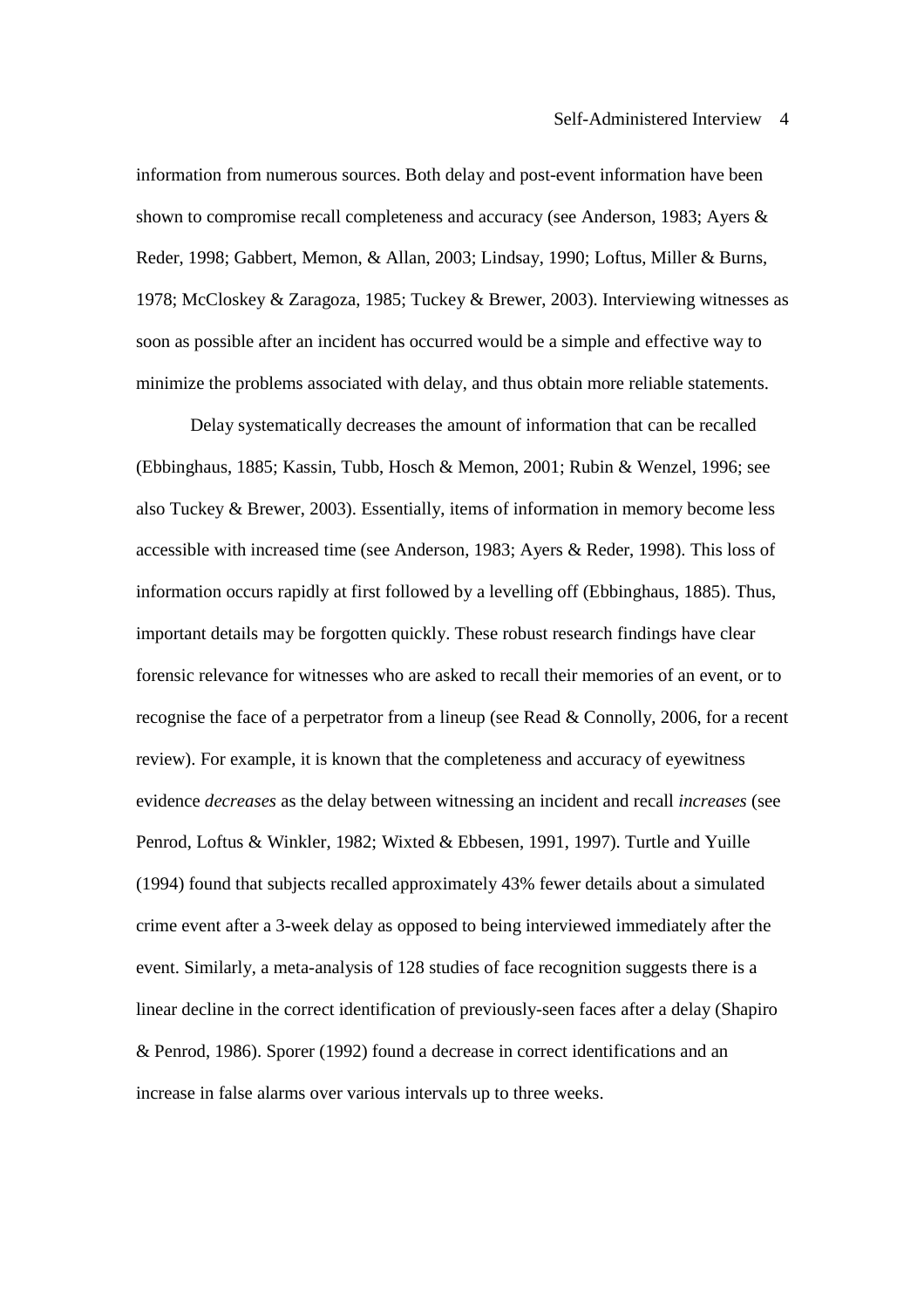Delaying recall also selectively reduces access to detailed information (e.g. Begg & Wickelgren, 1974; Reyna & Kiernan, 1994). Research suggests that coarse or basic level information decays less rapidly than more fine-grained or detailed information (Conway, Cohen, & Standhope, 1991; Goldsmith, Koriat, & Pansky, 2005; Kintsch, Welsch, Schmalhofer & Zimny, 1990; Koriat, Levy-Sadot, Edry & de Marcas, 2003). This pattern of decay of fine-grained information has also been found in reports of simulated crime events. For instance, Fisher (1996) found that eyewitness reports provided after 40 days were less detailed than those provided immediately after the event.

The amount of forgetting can be significantly reduced with an early recall opportunity (Brock, Fisher & Cutler, 1999; McCauley & Fisher, 1995). Thus, interviewing witnesses as soon as possible after an incident can help 'inoculate' against forgetting. Retrieving an item from memory also increases the likelihood that it is recalled again (Bjork, 1988; Shaw, Bjork & Handal, 1995; see also McDaniel, Kowitz & Dunay, 1989; Raaijmakers & Shiffrin, 1980; Wilkinson & Koestler, 1984). Further support for the benefits of retrieval practice on memory is found in the literature on learning, specifically, on the retention of taught material (see Butler & Roediger, 2007; McDaniel & Masson, 1985; Wheeler & Roediger, 1992). For example, Butler and Roediger (2007) recently demonstrated that subjects exhibited improved retention of lecture material following a delay of one month, if they had been given a recall test immediately following the lecture, in comparison to control subjects who had not had an initial recall opportunity. Similarly, within a forensic context, Ebbesen and Rienick (1998) found that once witnesses had made an immediate recall attempt, their subsequent memory recall performance was preserved, and memory loss was unlikely (see also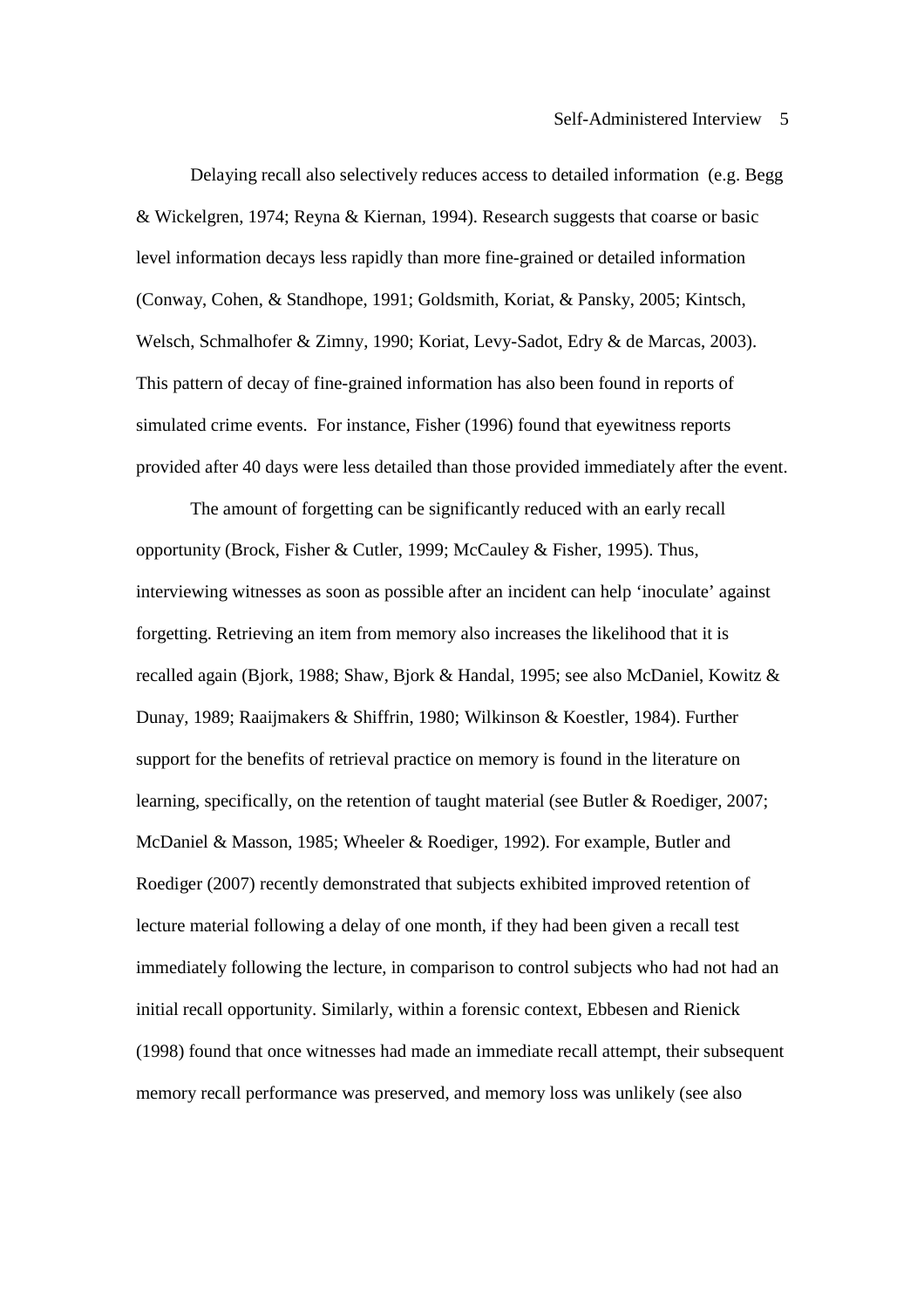Yuille & Cutshall, 1986). Associative network models of memory provide an explanation as to why the act of recalling information as soon as possible may 'freeze' the more usual progress of forgetting. Essentially, the act of retrieval can increase the activation level of items of information in memory as well as the associations between them, thus strengthening their representation in memory and enhancing the degree to which they are bound with one another to form an integrated episodic trace (Damasio, 1989; Anderson, 1983; Ayers & Reder, 1998).

The *quality* of the initial recall, in terms of the amount and accuracy of information retrieved, is also important for subsequent retrieval attempts. For example, it is not simply the act of engaging in retrieval at an early stage that preserves episodic memory, but the act of engaging in good quality initial recall. Thus, subsequent retrieval attempts are likely to be facilitated by a good, and impeded by a bad, quality initial recall respectively (e.g., Hashtroudi, Johnson, Vnek & Ferguson, 1994; Marsh, Tversky & Hutson, 2005; Suengas & Johnson, 1988; Tversky & Marsh, 2000; though see McCauley & Fisher, 1995 and Brock et al., 1999). A poor quality initial recall can be particularly detrimental as recall errors made in an initial retrieval attempt may be repeated in future retrievals (see Pickel, 2004). Furthermore, the act of recalling an incomplete subset of information from an episodic memory can sometimes impair one's ability to subsequently recall the remaining (unrecalled) items of information (e.g., Koutstaal, Schacter, Johnson & Galluccio, 1999; Roediger & Neely, 1982; Shaw, Bjork & Handal, 1995).

The implications of these findings for current police practice are disconcerting. At present witnesses are likely to engage in a very brief initial interview (to acquire basic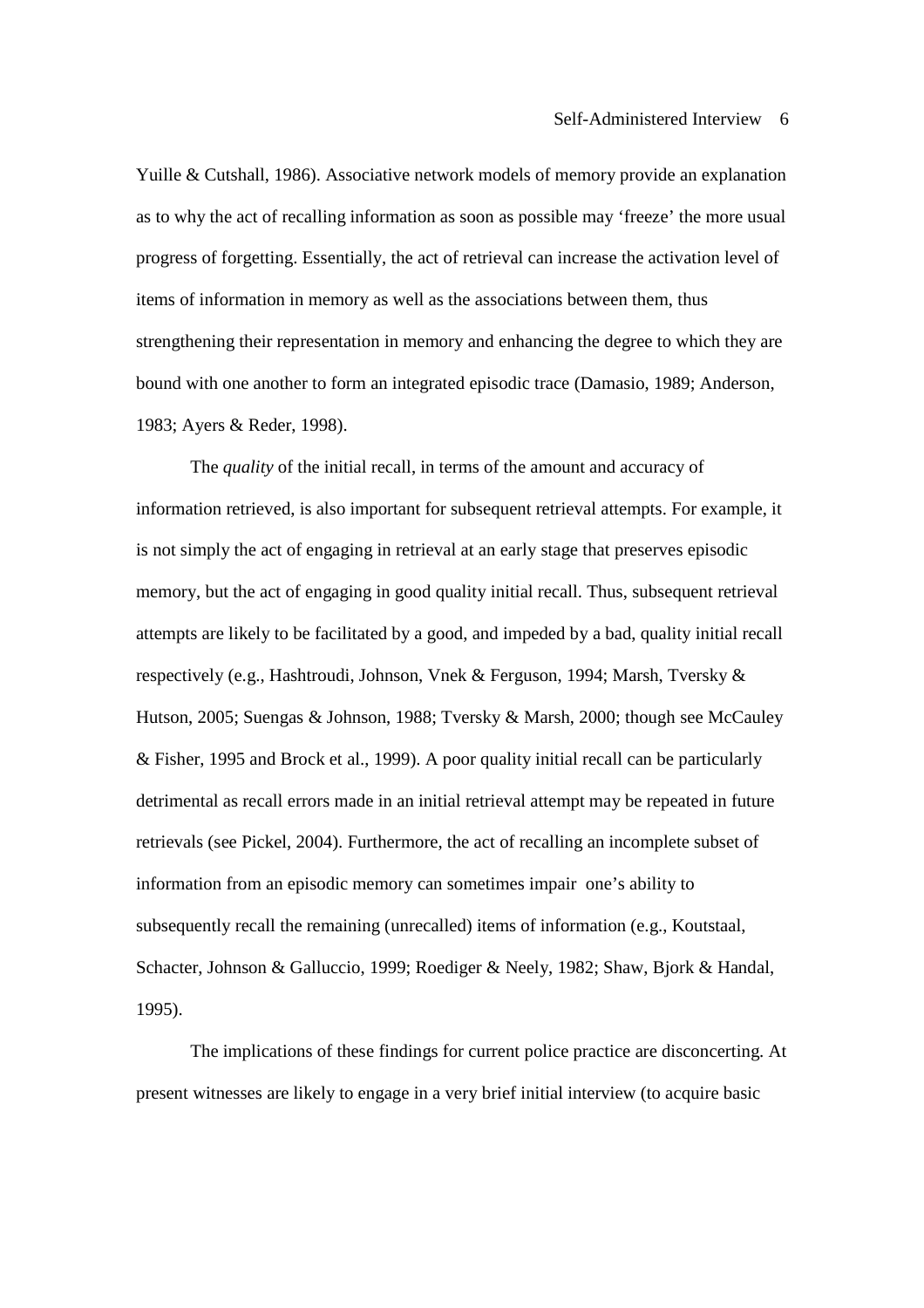investigatory information) at the scene of an incident or shortly afterwards prior to giving a full statement at some later date. In light of research findings it is possible that this brief initial interview may have a detrimental effect on a witness's ability to fully recall the incident at a later occasion. Therefore, it is critical that the initial evidence obtained from witnesses be as detailed as possible.

A widely used method to obtain a detailed memory report from a witness is to conduct a Cognitive Interview (CI), an interviewing protocol based on various principles of memory retrieval and general cognition, social dynamics, and communication (Fisher & Geiselman, 1992). The CI has been found to elicit more information from eyewitnesses in comparison to a standard police interview, without decreasing accuracy (e.g., Fisher et al., 1987; Fisher, Geiselman & Amador, 1989; Mello & Fisher, 1996; Wright & Holliday, 2007; for reviews of the CI literature see Bekerian & Dennett, 1993; Fisher, 1995; Fisher & Schreiber, 2007; Geiselman & Fisher, 1997; Köhnken, Milne, Memon & Bull, 1999; Memon & Bull, 1991). However, the technique is not without limitations. One important drawback concerns the demands placed upon police resources, primarily due to the length of time taken to conduct a full interview. Surveys of British police officers reveal that there is rarely time to interview witnesses with a full CI (see Kebbell, Milne & Wagstaff, 1999; Kebbell & Wagstaff, 1996; Kebbell & Wagstaff, 1999). Consequently, more recent research has focused on developing time-critical shorter versions of the CI for use when obtaining eyewitness evidence is a priority, but where available time to conduct interviews is limited (e.g., Davis, McMahon & Greenwood, 2005; Milne & Bull, 2002). However, even a shortened CI requires police resources in terms of time and manpower. Thus, witnesses are likely to experience a delay before being interviewed. A delay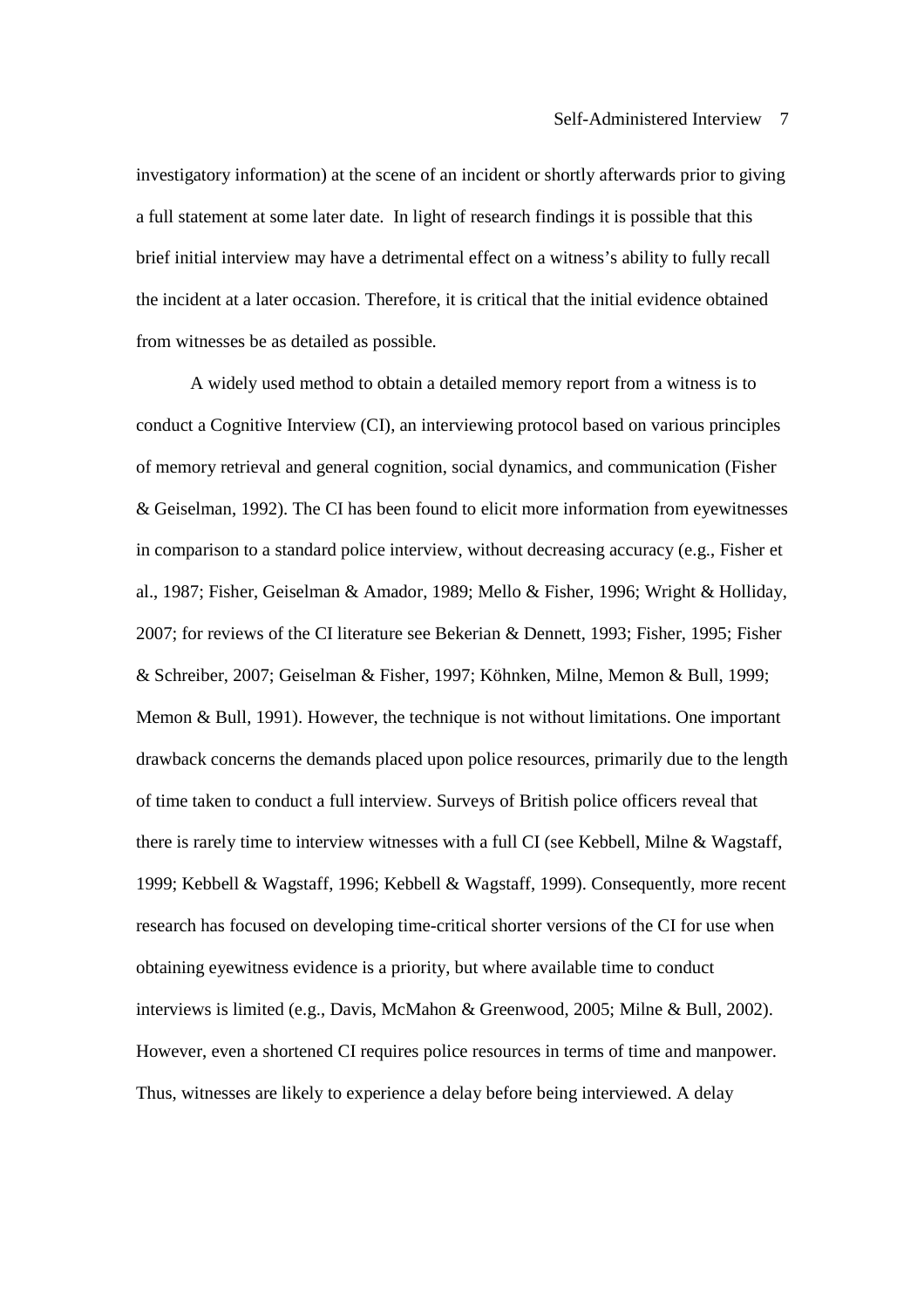between witnessing an incident and providing a statement is likely to be compounded when there are multiple witnesses to a crime, as it is highly unlikely that sufficient interviewers will be available at the scene of an incident. Furthermore, officers who are deployed to the crime event may be faced with responsibilities that take precedence over interviewing witnesses (e.g. preserving life and property, securing and preserving the crime scene etc.). In reality, therefore, the ideal of interviewing witnesses as soon as possible after the reporting of an incident may not be achievable.

The current research is a direct response to the problem of obtaining high quality witness evidence quickly, efficiently, and with minimal police resources available. Across two studies, we present the development and early-stage testing of a new recall tool, the Self-Administered Interview (SAI), which has been designed to elicit a comprehensive initial statement from witnesses. The SAI enables witnesses to record their memories of an incident by themselves whilst following a specific protocol of instructions and questions. A recall tool designed specifically for forensic investigations offers clear benefits. First, given well-established findings within empirical cognitive and eyewitness literature, the SAI should support and enhance recall and, as a consequence, increase the reliability of eyewitness evidence. Secondly, use of the SAI will minimise the burden on police resources, particularly when an incident involves multiple witnesses. As such, it could be used by police forces as a simple and efficient recall tool to aid in the timely collection of high-quality witness evidence, prior to conducting a more formal CI.

The current article outlines two studies investigating the efficacy of the SAI. Study 1 explores whether the SAI facilitates the recall and reporting of more information than simply asking participants for a detailed Free Recall report. A further aim of Study 1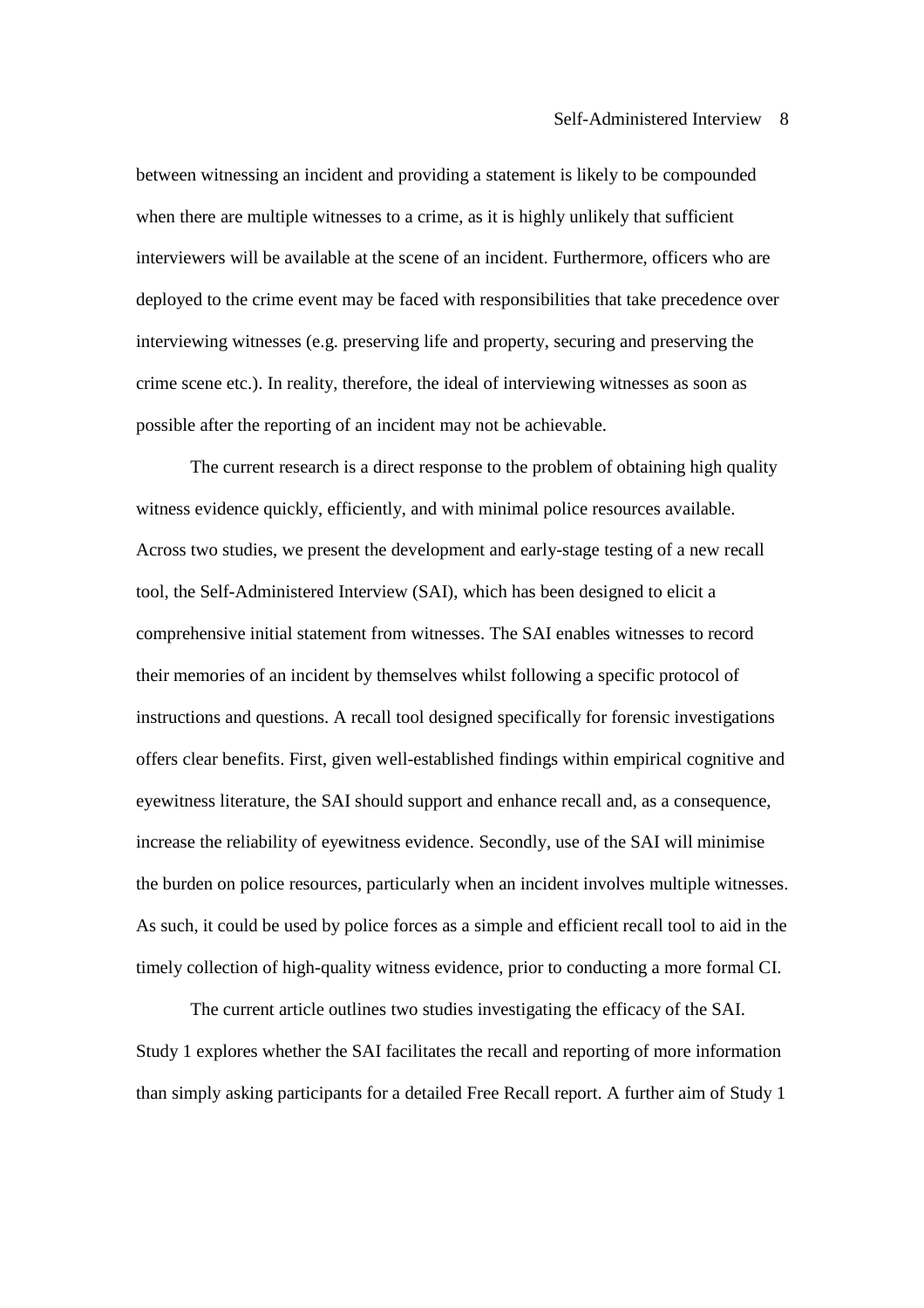is to ensure that the instructions and questions in the SAI are clear, and that participants understand the importance of following them. Study 2 examines whether mock witnesses who complete the SAI show a recall advantage following a delay, in comparison to witnesses who do not complete the recall tool.

#### Study 1

# Method

### *Design*

Study 1 used a between-subjects design. After witnessing a videotaped staged crime, participants were allocated randomly to one of three conditions. In the Self-Administered Interview (SAI) condition, participants used the SAI tool to report their memories of the witnessed event. In the Free Recall (FR) condition, participants were instructed to write as much as they could remember about the event, and in the Cognitive Interview (CI) condition, participants were given a CI about the event by an interviewer who was fully trained in the technique. Training in the CI involved in 6 hours of lectures and 6 hours of exercises and feedback, in addition to ten practice eyewitness interviews. All components of the CI were used apart from the Change Order and Change Perspective instructions.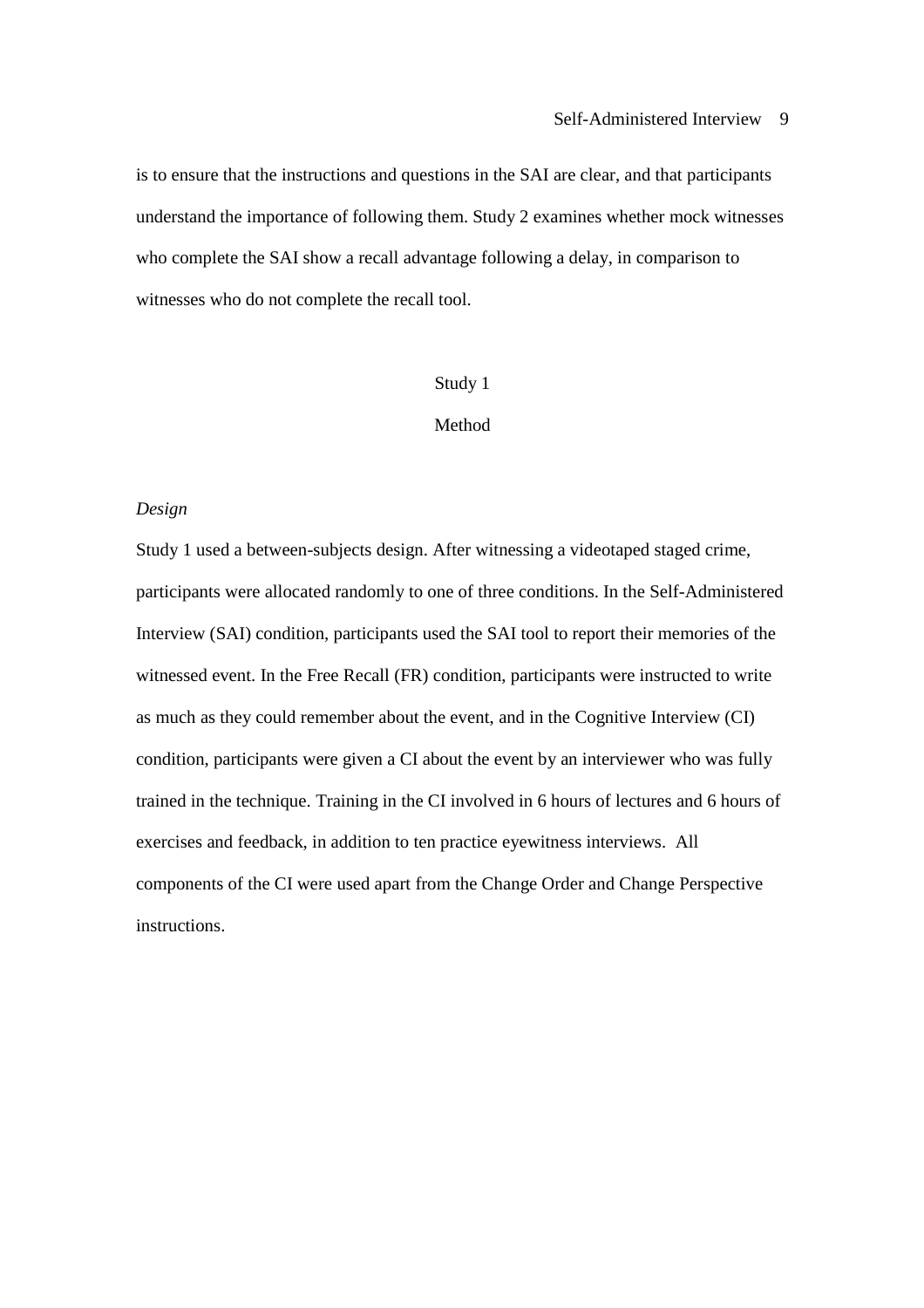#### *Participants*

Fifty-five participants were recruited from a university campus (33 male; 22 female; approximate age-range 18 - 40 years) and participated in exchange for a small honorarium.

## *Materials*

*Stimulus event.* The stimulus event depicted an attempted car break-in (lasting 2 minutes, 40 seconds). The non-violent event takes place in a full car park and involves three main target characters behaving in a suspicious manner as they examine several different cars with an apparent view to breaking into one of them. There were a few additional incidental actors who appeared in the film including the car owners who interrupted the perpetrators towards the end of the film. This event has been used previously in research on the CI (Wright & Holliday, 2007). The film was shown individually to participants on a high-quality 20-inch television screen.

*Self-Administered Interview.* The SAI recall tool, presented in the form of a booklet, comprised five sections containing information and instructions designed to facilitate both recall and reporting of memories for a witnessed event. The SAI was designed to be a generic recall tool, usable for reporting different types of crime. The SAI instructions were piloted through several iterations for clarity, ease of understanding and simplicity.

 Section 1 provided witnesses with background information regarding the SAI with emphasis placed on the importance of following the instructions, and working through the five SAI sections in sequential order. Section 2 contained information and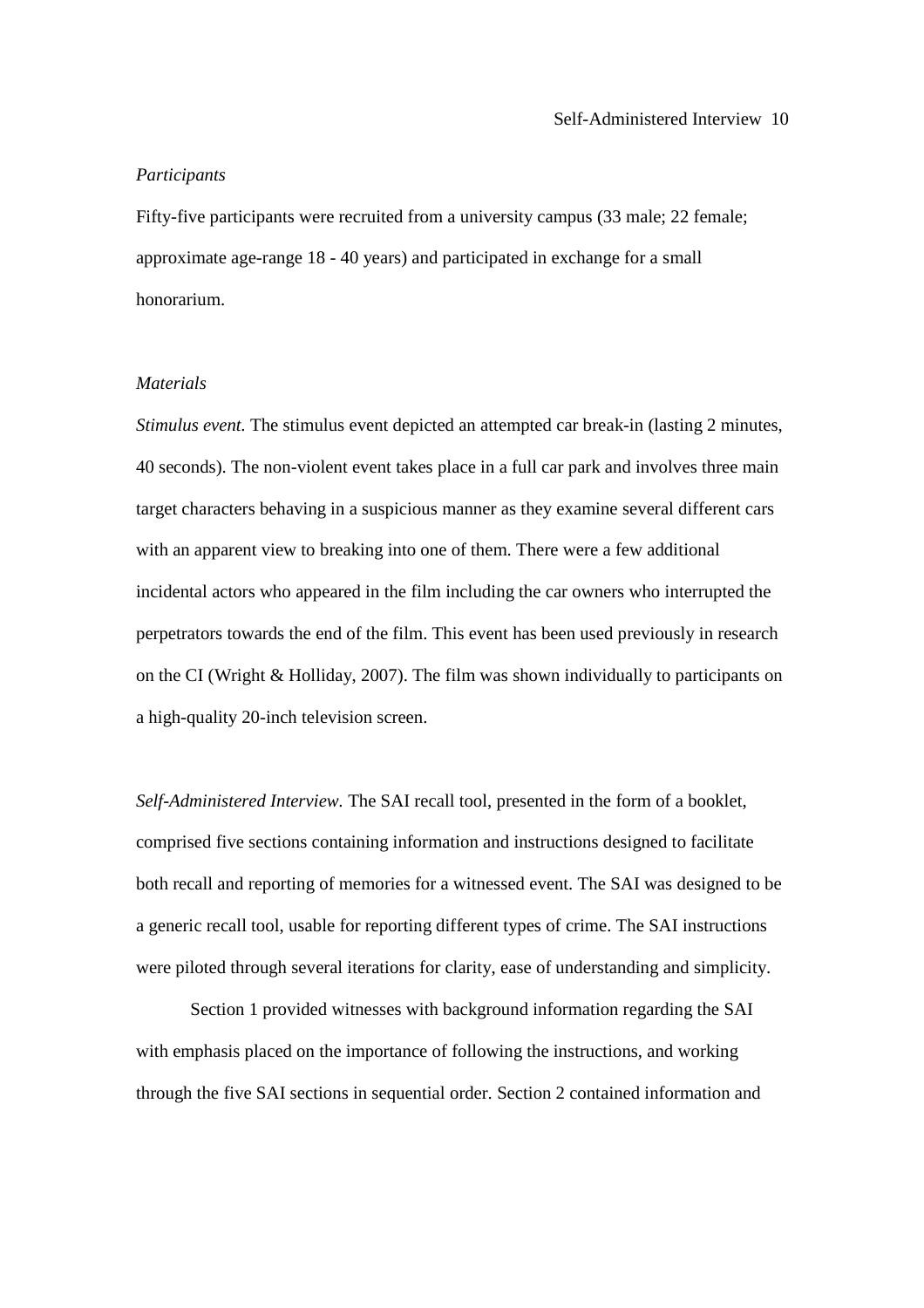instructions pertaining to the Context Reinstatement and Report Everything components of the CI. Instructions also requested witnesses to provide the most complete and accurate account possible but to avoid guessing. Section 3 focused on gaining detailed person descriptor information by asking witnesses to provide as much detail as possible about the perpetrators' appearance (e.g., hair, complexion, build, distinguishing features, etc.). Section 4 asked witnesses to generate a sketch of the scene to preserve important spatial information. Instructions here assured witnesses that this was not a test of drawing ability, but rather a request for a graphical representation of the general layout of the scene including positions of themselves in relation to other persons present (perpetrators and other witnesses). Section 5 contained questions relating to the event that witnesses might not previously have thought to mention, for example, details of the viewing conditions at the scene of the event (e.g., time of day, lighting, whether their view was clear or obstructed, weather conditions, etc.). Witnesses were also asked to describe any persons who may have been present and who may have seen what happened even if they were not directly involved (e.g., other witnesses).

*Free Recall Form.* Participants in the FR condition were supplied with response booklets and were instructed to report event-related details (sequence of actions, events, etc.) and person-descriptor details (including descriptions of other witnesses/passers-by). These participants were instructed to provide the most complete and accurate account possible, but to avoid guessing.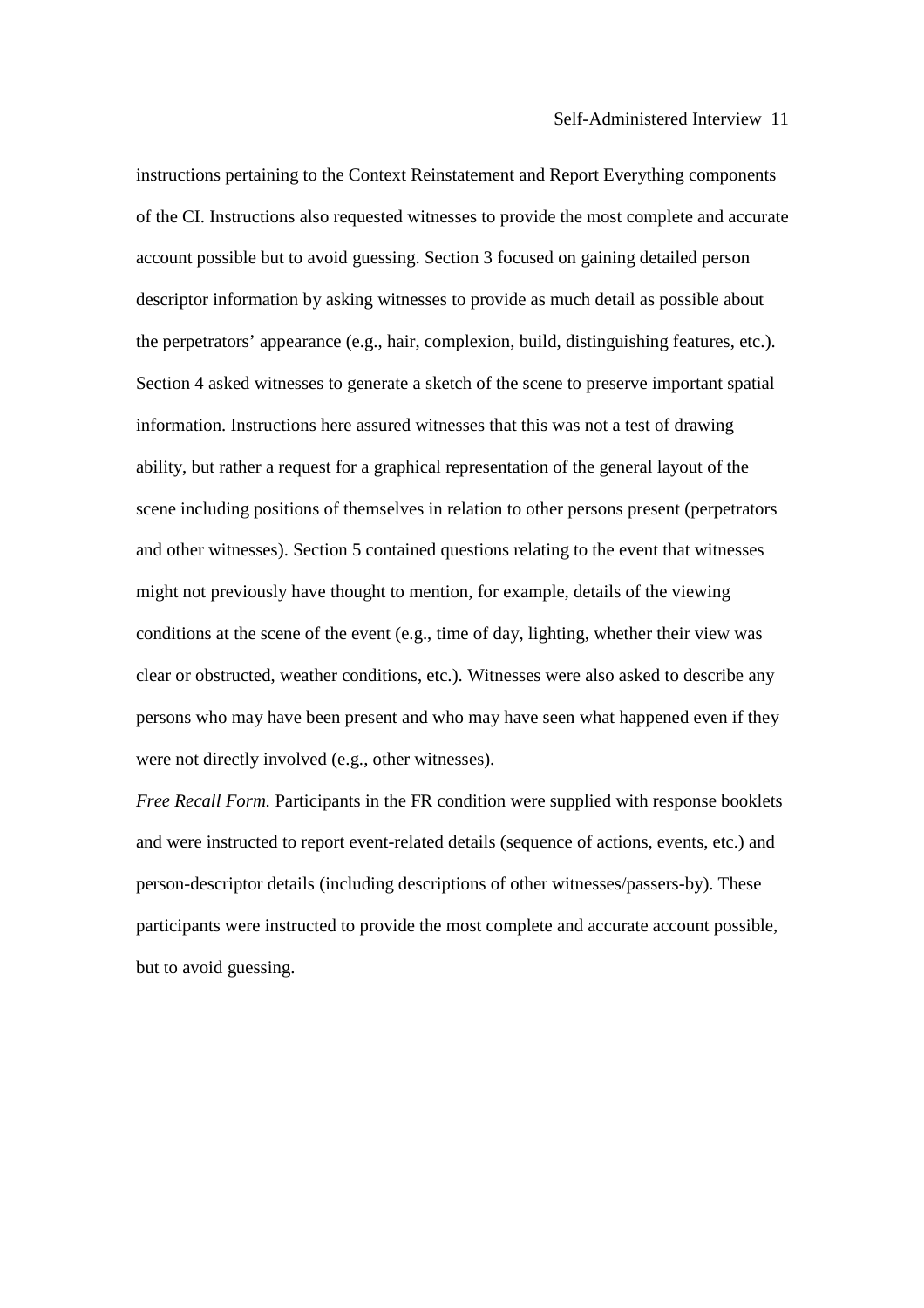### *Procedure*

All participants took part in the study individually. Participants were informed that they would view a short film and would then be asked to report what they had seen. After viewing the film, participants were allocated randomly to the SAI, FR or CI condition. Participants in the SAI and FR conditions were supplied with the booklets appropriate to their condition and instructed to follow the written instructions carefully. Participants in the CI condition were given a CI (excluding the Change Order and Change Perspective components) by an interviewer fully trained in the CI technique. The interview followed the enhanced CI protocol recommended by Fisher and Geiselman (1992). For example, initially the interviewer spent some time chatting with the participant to build rapport. Participants were then asked to mentally recreate the external environment, as well as their affective, cognitive and emotional states that existed at the time of witnessing the event. Following this, participants were asked to report everything they could remember about the event. They were encouraged to deliver their report as a free narrative and were at no point interrupted by the interviewer. Afterwards, the interviewer asked a set of open-ended questions matching those contained in the SAI relating to perpetrator appearance. Finally, participants were asked if there was anything else they remembered about the event. All interviews were audio-recorded.

 To reduce any effects of physical context on recall performance, participants in each condition provided their recall account in a different location to that in which they had previously watched the stimulus event. No time limits were imposed on participants in any condition.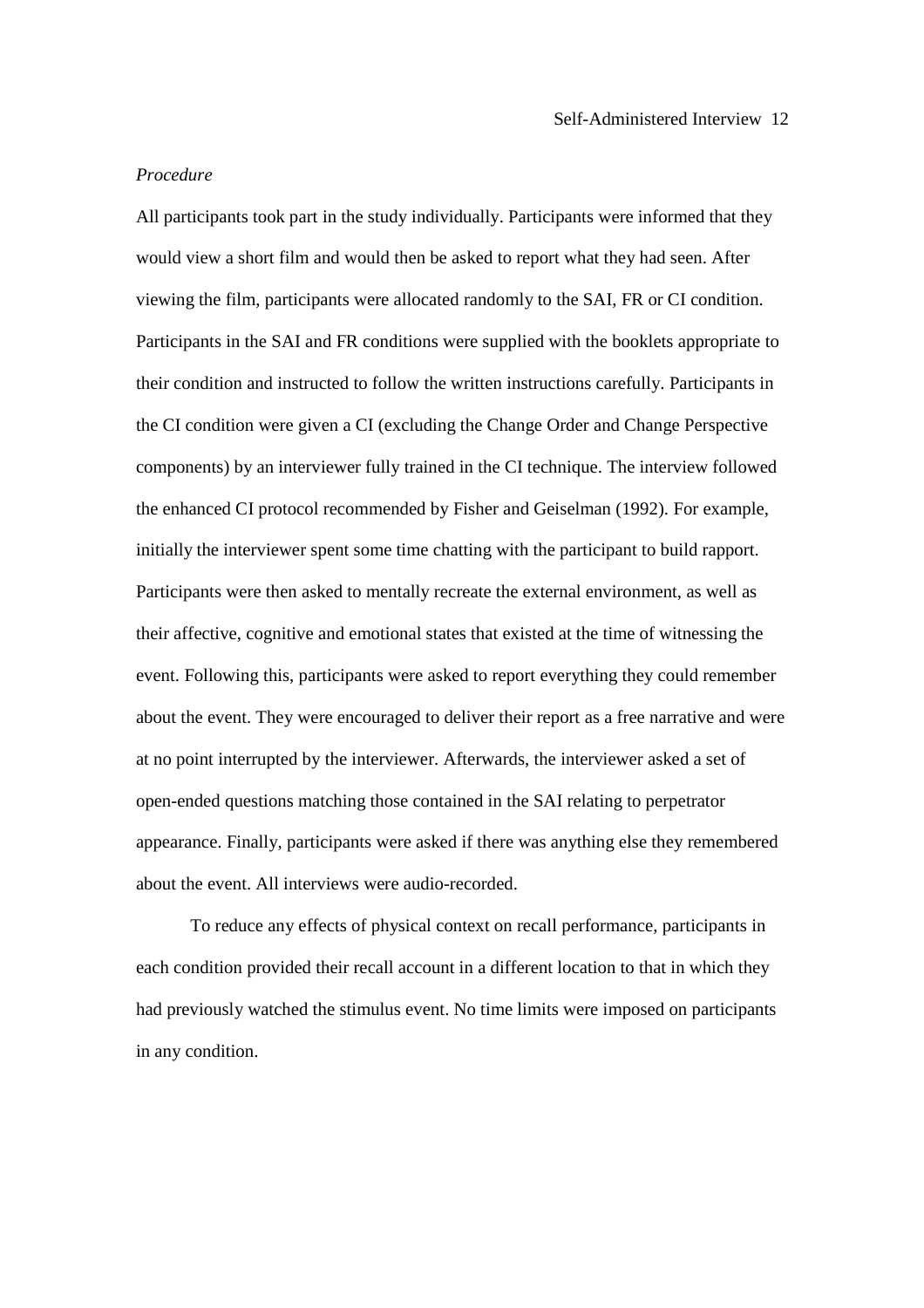Finally, we gave each participant in the SAI condition a post-study 'usability interview' to examine his or her experience of completing the tool. This interview included questions such as "*Where any of the questions or instructions unclear? If so please indicate which and try to explain why*", "*Did you understand why you were sometimes asked to follow instructions when recalling your memories?*", "*Did you follow these instructions? If not please be honest when explaining why*", etc.. Additional questions asked participants whether they found the SAI supportive, enquired about the amount of effort it required (e.g., mentally, physically, temporally), and asked for suggestions for future revisions of the recall tool.

## *Recall Coding*

Recall was coded using Wright and Holliday's (2007) scoring template, which classifies each piece of information in the stimulus video as an Action (A), Person (P), Object (O), or Setting (S) detail. For example, a video sequence about 'a girl pushing a green bike across the car park' was coded as: 'girl  $(1-P)$  pushed  $(1-A)$  green  $(1-O)$  bike  $(1-O)$  across a car park (1-S).' (Example cited from Wright & Holliday, 2007, p26).

 The scoring template contained 699 pieces of information: 121 Action details; 387 Person details; 81 Object details, and 110 details about the Setting. Details reported in the SAI, FR and CI conditions were coded against this template for accuracy. An item was deemed correct if it was present in the video and described correctly, and deemed incorrect if it was present in the video but described incorrectly or if it was not present in the video at all. Subjective responses (such as, "he was ugly") were not coded. Finally,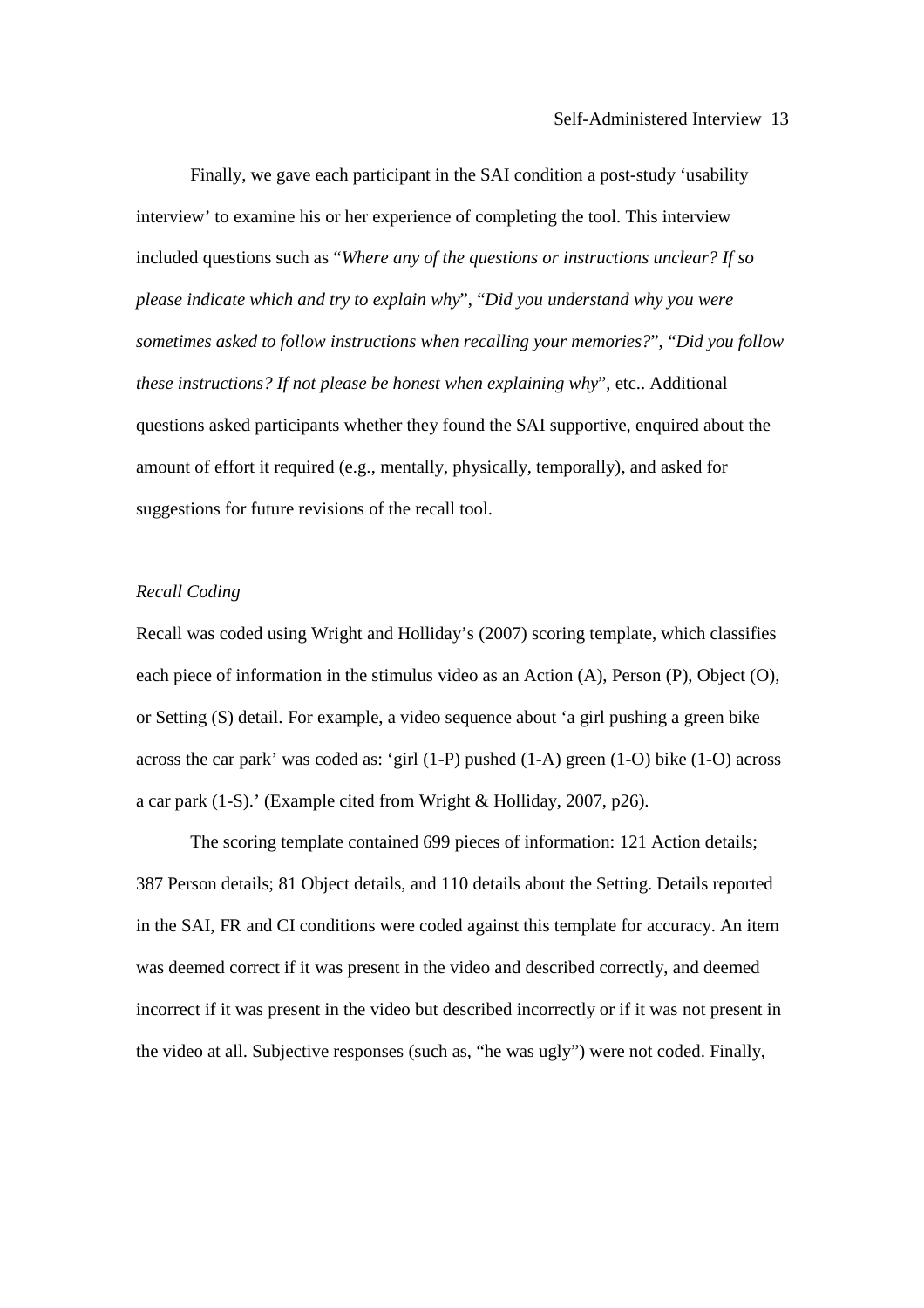each item of information provided by the witnesses was counted only once when tallying total accuracy scores.

To assess inter-coder reliability, 10 randomly selected interviews were coded by two independent scorers. Pearson correlations were computed for the following measures: total correct items (r (10), 0.99,  $p < .001$ ); and total incorrect items (r (10), 0.93,  $p < .001$ ). Based upon this analysis inter-coder reliability was deemed acceptable for each variable.

 The sketch instruction was an important component of the SAI as it has the potential to generate important information in a real-life setting. However, details provided in the sketches were not coded in this study. The purpose of incorporating this instruction was simply to see if participants understood the instructions and purpose of having such a task. Furthermore, we were interested to see if participants attempted a sketch, and if so, to examine the quality of the information elicited.

## *Results and Discussion*

There was a significant effect of experimental condition on the number of accurate details reported (SAI <u>M</u> = 70.70; CI <u>M</u> = 84.53; FR <u>M</u> = 41.50; *F* (2,52) = 24.72, *p* < .001,  $\eta_p^2$  = .49). Post-hoc Tukey tests revealed that participants in both the SAI condition and the CI condition reported significantly more accurate details than participants in the FR condition. The number of accurate details provided did not differ significantly between the SAI and CI conditions.

 Accuracy rates were calculated by dividing the total number of accurate items reported by the total number of items reported overall (accurate items + inaccurate items).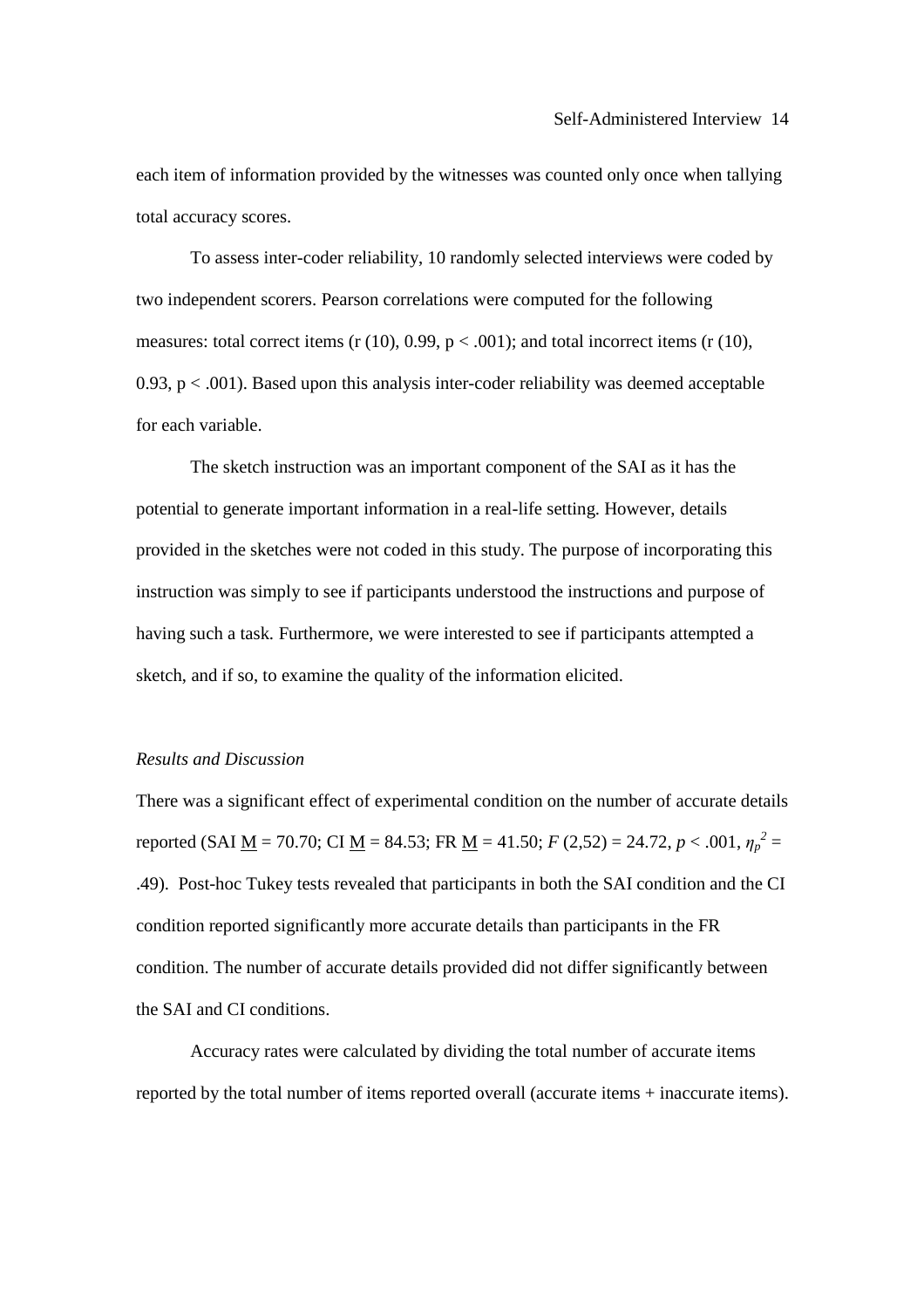There was a significant difference in accuracy rates between the groups (SAI  $M = .89$ ; CI <u>M</u> = .93; FR <u>M</u> = .91; F (2, 52) = 5.34; p = .008,  $\eta_p^2$  = .17). Post-hoc tests revealed no difference in accuracy rates between the SAI and FR conditions, or between the CI and FR conditions, however, the mean accuracy rate for participants in the CI condition was significantly higher than for those in the SAI condition.

 In order to determine what kinds of information participants reported, we examined person, action, object and setting details separately. For each coding category the number of accurate items reported was significantly higher in the SAI and CI conditions than in the FR condition (people: *F* (2,52) = 20.88, *p* < .001,  $\eta_p^2 = .45$ ; actions: *F* (2,52) = 17.52, *p* < .001,  $\eta_p^2$  = .40; setting: *F* (2,52) = 17.27, *p* < .001,  $\eta_p^2$  = .40; objects:  $F(2,52) = 4.51, p < .02, \eta_p^2 = .15$ ). Post-hoc tests revealed that for each category, accurate recall in the SAI condition did not differ from the CI condition.

 Analyses of accuracy rates for each coding category revealed no difference between conditions for setting details or for object details. However, there was a significant difference in accuracy rates between groups for person details (F  $(2, 52)$ ) = 3.54; p = .036,  $\eta_p^2$  = .12), and for action details (F (2, 52) = 3.21; p = .049,  $\eta_p^2$  = .11). Post-hoc tests revealed that for the person and action categories, mean accuracy rates were highest in the CI condition, and did not differ statistically between the SAI and FR conditions. Please refer to Table 1 for means and standard deviations.

## *Table 1 about here*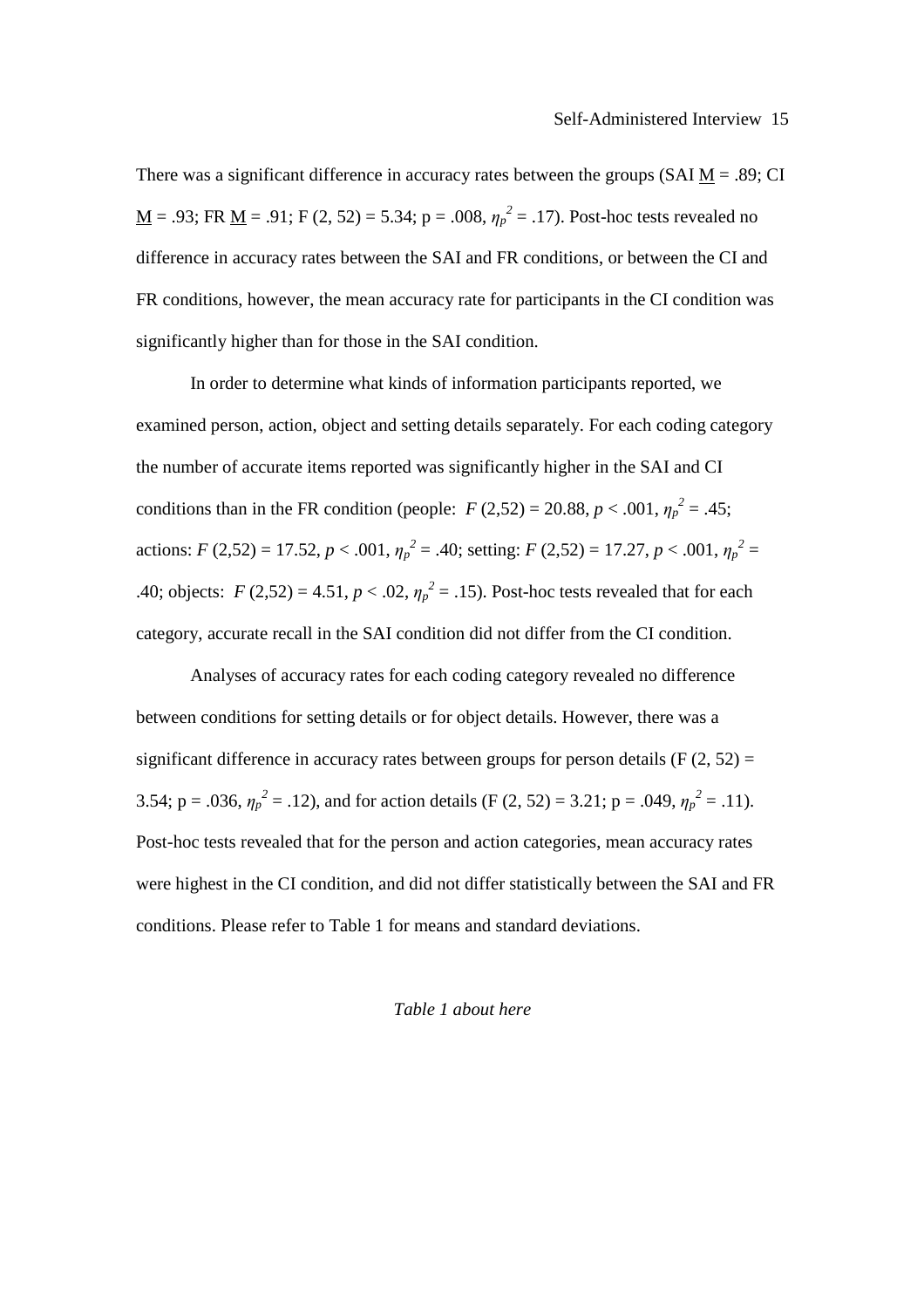### *SAI Usability Interviews*

Overall, the interviews served an important role in helping us critically evaluate the SAI. The feedback revealed that all participants (i.e., 100%) found the information provided throughout the SAI to be clear. Furthermore, all participants claimed to have followed the instructions provided, and had understood the benefits of doing so. In general the feedback was largely positive, as the following representative comments suggest; "*Helped improve my memory as I progressed through the questions*"; "*The sub-division of sections was useful*"; "*I found graphical input useful*"; "*Context reinstatement helped me get my head/facts clear*"; "*The sketching task was good but perhaps it could have been put at the start of the booklet*".

A small number of comments highlighted that participants felt that they had to provide the same information in more than one section of the SAI *(e.g., "Everything written had to be covered again"*, and that the nature of the of the task was effortful (e.g. *"It would have been easier to have had the option to type or dictate – writing is a little hard going"*.

In sum, the findings of Study 1 were positive and indicate that the SAI produced significantly more accurate information than a Free Recall instruction. The data are therefore very encouraging and clearly suggest that the SAI tool is a simple and efficient method of collecting high-quality recall. Furthermore, the amount of accurate information obtained using the SAI did not differ significantly to that obtained in an intervieweradministered partial CI. These findings are important as an obvious concern for the SAI is the lack of 'social' support which plays a central role in the enhanced CI (Fisher et al., 1987). The lower accuracy rates obtained in the SAI condition warrant further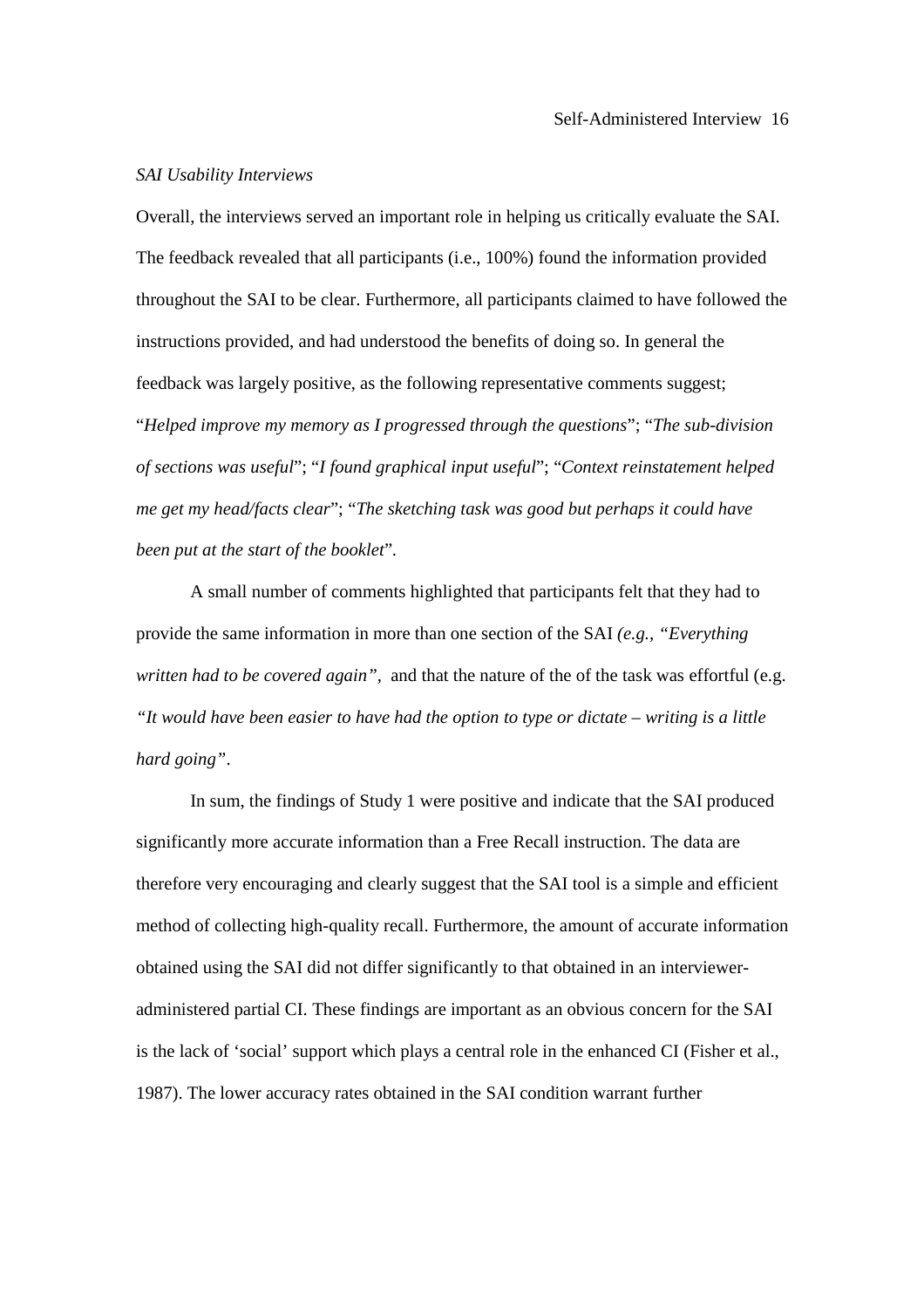investigation. In hindsight, we believe that the instructions for accuracy, and the warnings to avoid guessing, could have been stated more clearly in the SAI booklet. Our future research will monitor accuracy rates, exploring ways in which to increase them if necessary.

The primary aim of Study 2 was to investigate whether the SAI recall tool could help protect against forgetting when there is a delay between encoding and retrieval. As outlined in the Introduction, following a real life incident there is often an unavoidable delay between witnessing a crime and reporting details in a full police interview. We examined the amount and accuracy of information reported following a one-week delay for participants who had, and had not, completed an SAI immediately after witnessing a simulated crime event. We hypothesized that participants who complete an SAI form after viewing an event would remember more correct details following a delay than participants who do not have this early recall opportunity.

# Study 2

## *Method*

#### *Design*

Study 2 used a between-subjects design with two conditions. After viewing a simulated crime event (the same as used in Study 1) participants in the Control condition provided contact details and arranged a time to return for a follow-up session the following week. Participants in the Self-Administered Interview (SAI) condition completed an SAI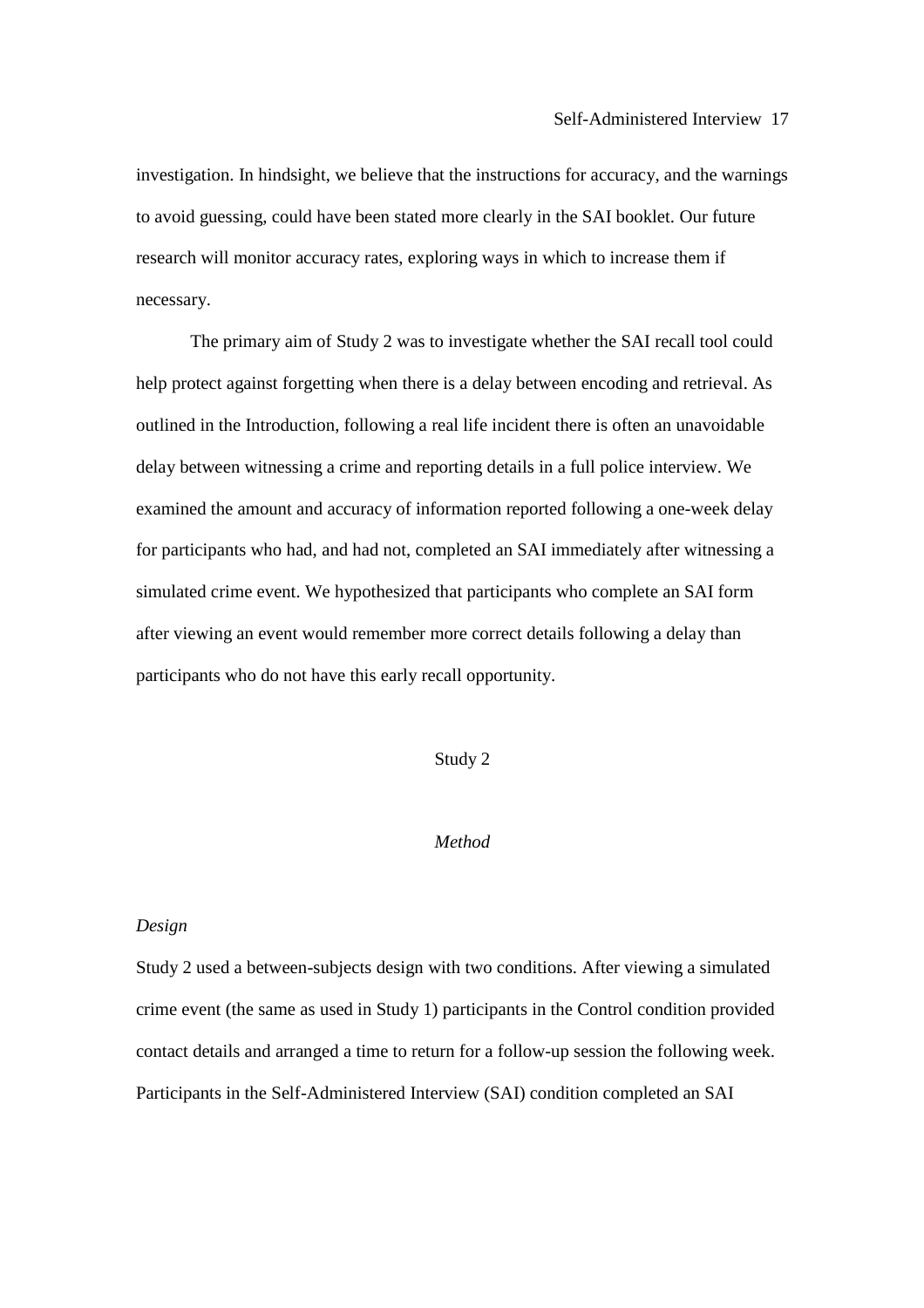booklet prior to arranging a time for the follow-up session. None of the participants were informed of the nature of the second session. Following a delay of one week, all participants took part in the second phase of the study where they completed a free-recall task.

# *Participants*

Forty-two participants were recruited from local civic offices (10 male; 32 female; approximate age-range 30-60 years), and participated in exchange for money that was donated to charity.

## *Materials*

The stimulus event used in Study 2 was the same as that in Study 1. Minor alterations were made to the SAI for the purpose of clarifying the instructions regarding the importance of accuracy. Specifically, changes were made to the spatial layout of the instructions so that important instructions appeared on separate lines rather than in a single paragraph.

## *Procedure*

Participants took part individually or in small groups, and viewed the stimulus event. Following this, participants were allocated randomly to one of two experimental conditions. In the SAI condition, participants completed the SAI form with no time limits imposed (participants took approximately 30 minutes to complete the SAI). Prior to leaving the room, the participants made arrangements to attend Session 2 following a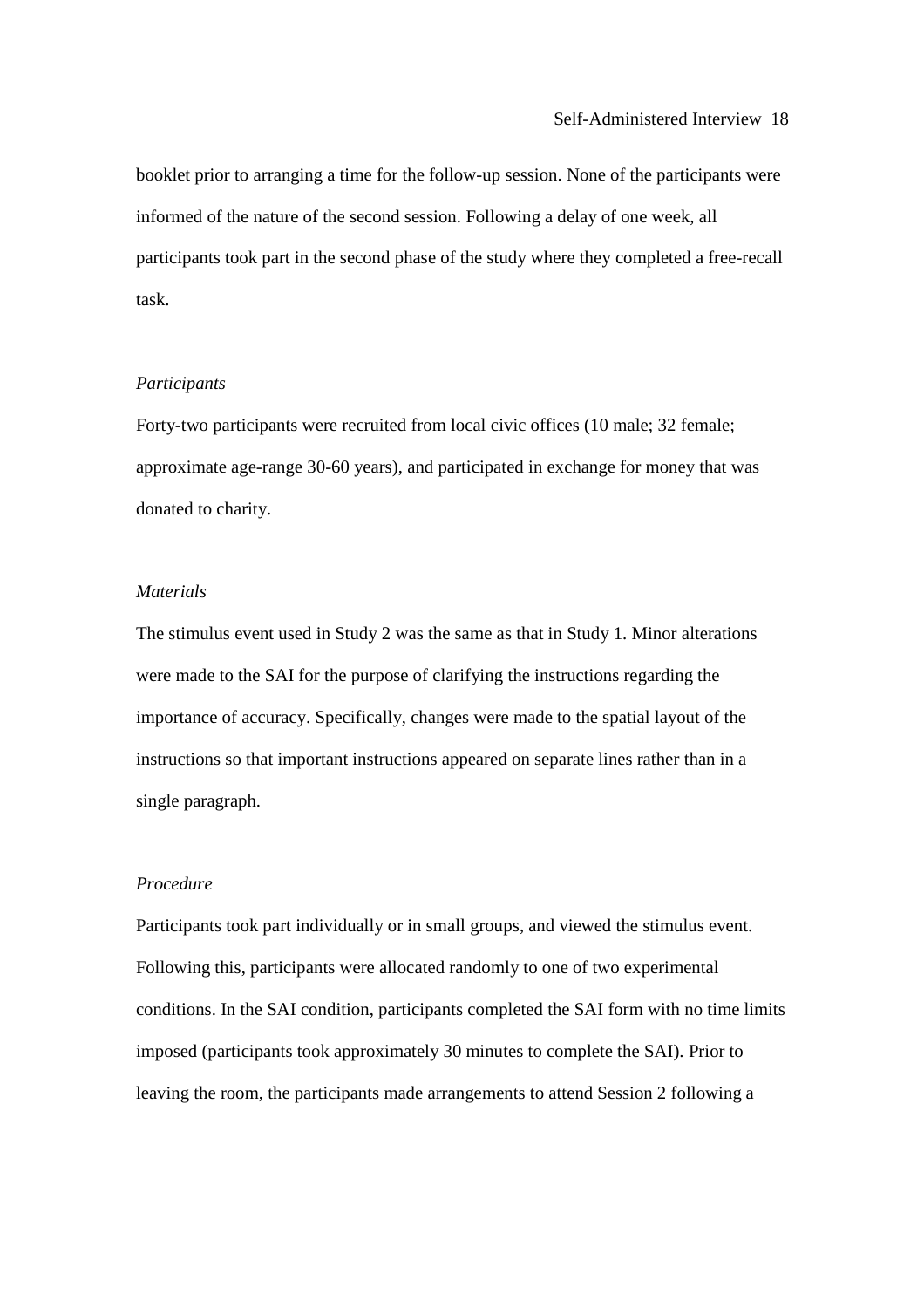delay of one-week. Participants in the Control condition were simply asked to make arrangements to return one week later for Session 2. No information was given to any of the participants regarding expectations for the follow-up session.

 Following the one-week delay, all participants returned for Session 2. Once again, participants took part either individually or in small (non-conferring) groups. Participants in both conditions were given the same free recall instructions asking them to report as much accurate information as possible about the event they had viewed a week prior, in Session 1. For this task, all participants were supplied with the same Free Recall booklets containing instructions to provide details about the event (actions, events, etc.) and descriptions of people involved (including other witnesses/passers-by). Participants were told that they should provide the most complete and accurate account possible while avoiding guessing. No time restrictions were imposed for this free recall task (participants took approximately 20 minutes to complete their report). As in Study 1, participants in the SAI condition were given a 'usability interview' after they completed writing their answers in the Free Recall booklet.

## *Coding*

The Free Recall booklets were coded using the same scoring template as used in Study 1. Inter-coder correlations were calculated for the number of accurate and inaccurate items reported. There was a significant level of agreement between two independent coders based on a random sample of ten transcripts  $(r (10), 0.98, p<0.01,$  and  $r (10), 0.95,$ p<0.01, for accurate and inaccurate items respectively).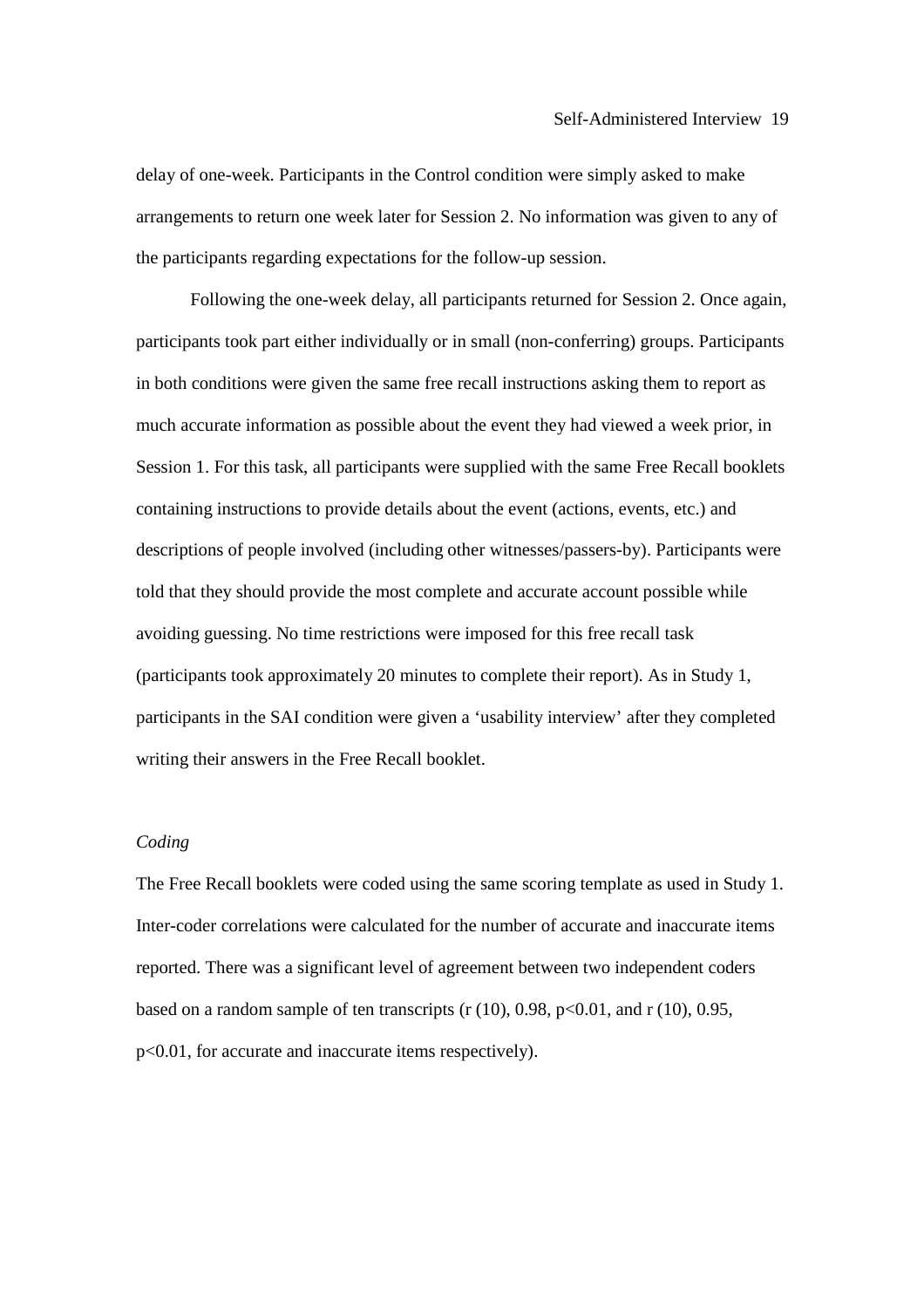### *Results and Discussion*

There was a significant effect of experimental condition on the total number of accurate details reported in the Free Recall account produced after a week's delay. Participants who had completed the SAI a week prior recalled significantly more correct details in the delayed Free Recall test than participants who did not document their recall soon after witnessing the event (SAI <u>M</u> = 62.00; Control <u>M</u> = 45.90; *F* (1, 40) = 5.41, *p* = .025,  $\eta_p^2$ = .12). Furthermore, participants in the SAI condition exhibited a significantly higher mean accuracy rate than Control participants (SAI  $M = .93$ ; Control  $M = .88$ ;  $F(1, 40) =$ 9.29,  $p = .004$ ,  $\eta_p^2 = .19$ ).

 Participants in the SAI condition reported significantly more correct details than control participants regarding people they observed in the original event (SAI  $M = 36.57$ ; Control <u>M</u> = 22.90; *F* (1,40) = 12.87, *p* < .001,  $\eta_p^2$  = .24). For the other three categories of information (objects, actions, setting), there were no significant differences between conditions in terms of number of accurate details reported. Mean accuracy rates for person details and action details were significantly lower for Control participants (*F*   $(1,40) = 9.04$ ,  $p = 005$ ,  $\eta_p^2 = .18$ , and,  $F(1,40) = 6.14$ ,  $p = .018$ ,  $\eta_p^2 = .13$ , for person and action variables respectively). Accuracy rates for object and setting details did not differ between conditions. See Table 2 for means and standard deviations.

### *Table 2 about here*

In sum, the data from Study 2 confirm the hypothesis that recording one's memories using an SAI form soon after witnessing an event has clear and important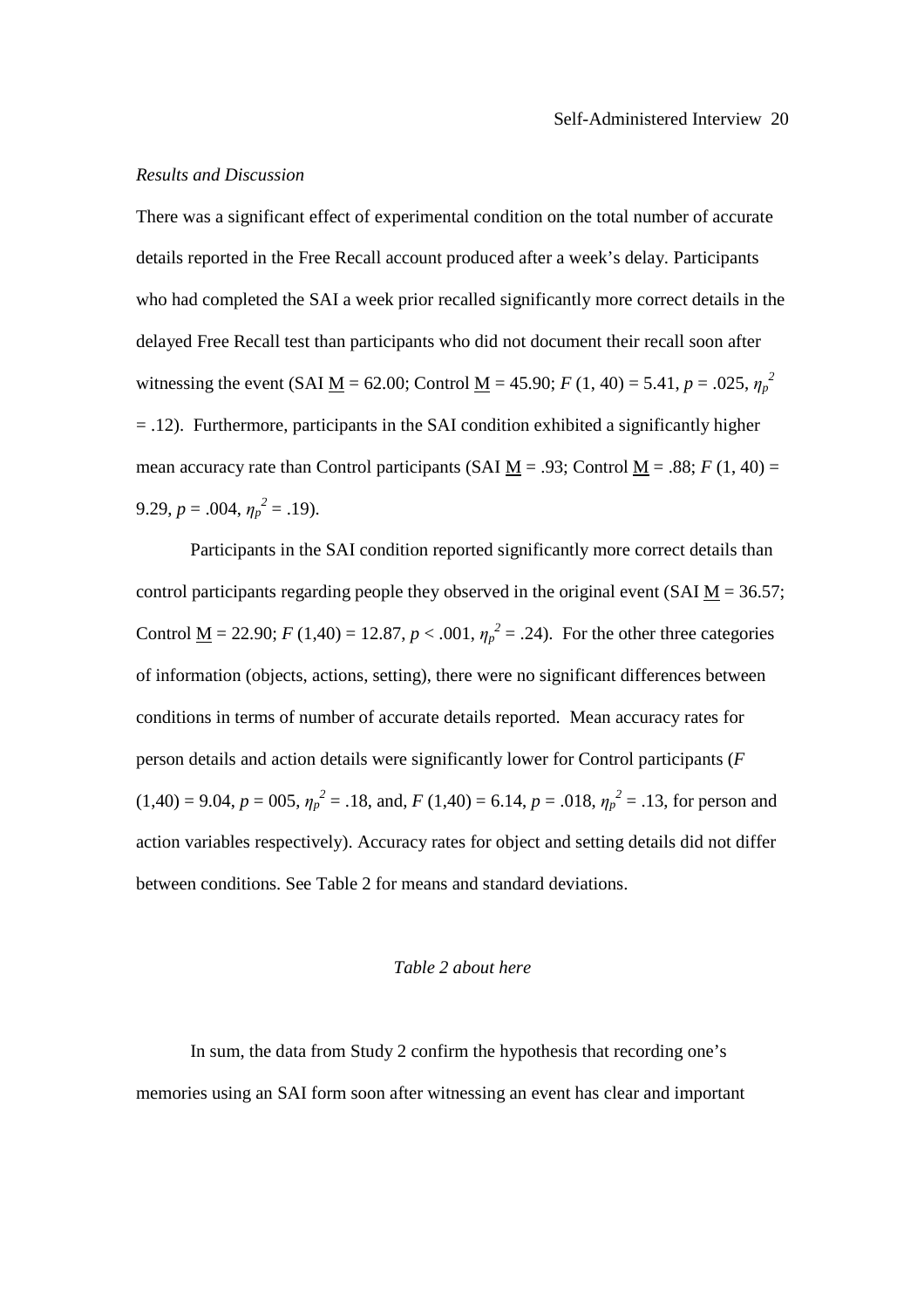benefits for subsequent recall attempts. Specifically, participants who completed an SAI remembered more information about the event, including significantly more forensically relevant person details, than Control participants. Furthermore, the increase in information recalled did not come at a cost to accuracy. On the contrary, accuracy rates were significantly higher for participants who had completed the SAI.

## General Discussion

The purpose of the current research was twofold. Our first objective was to systematically test a Self-Administered Interview tool that we developed specifically for implementation in a forensic setting to elicit a comprehensive initial statement from witnesses as soon as possible following an incident. Our second objective was to test the benefits of an SAI recall tool in a mock witness situation where there is a delay between witnessing an event and providing a formal recall statement.

Study 1 tested our SAI recall tool that comprised instructions and questions specifically designed to facilitate remembering. Components from the CI were incorporated to help witnesses generate their own retrieval cues and thus access and report as much event-related information as possible. Participants were also required to generate a sketch of the scene so that spatial information could be reported in codecompatible format (Fisher & Geiselman, 1992). Retrieval attempts were guided towards recalling information about the sequence of actions and events about the witnessed event, and details of any persons involved. In Study 1 the SAI elicited significantly more correct information than did a Free Recall request. This suggests that the recall instructions and questions included in the SAI were indeed facilitating recall of the event.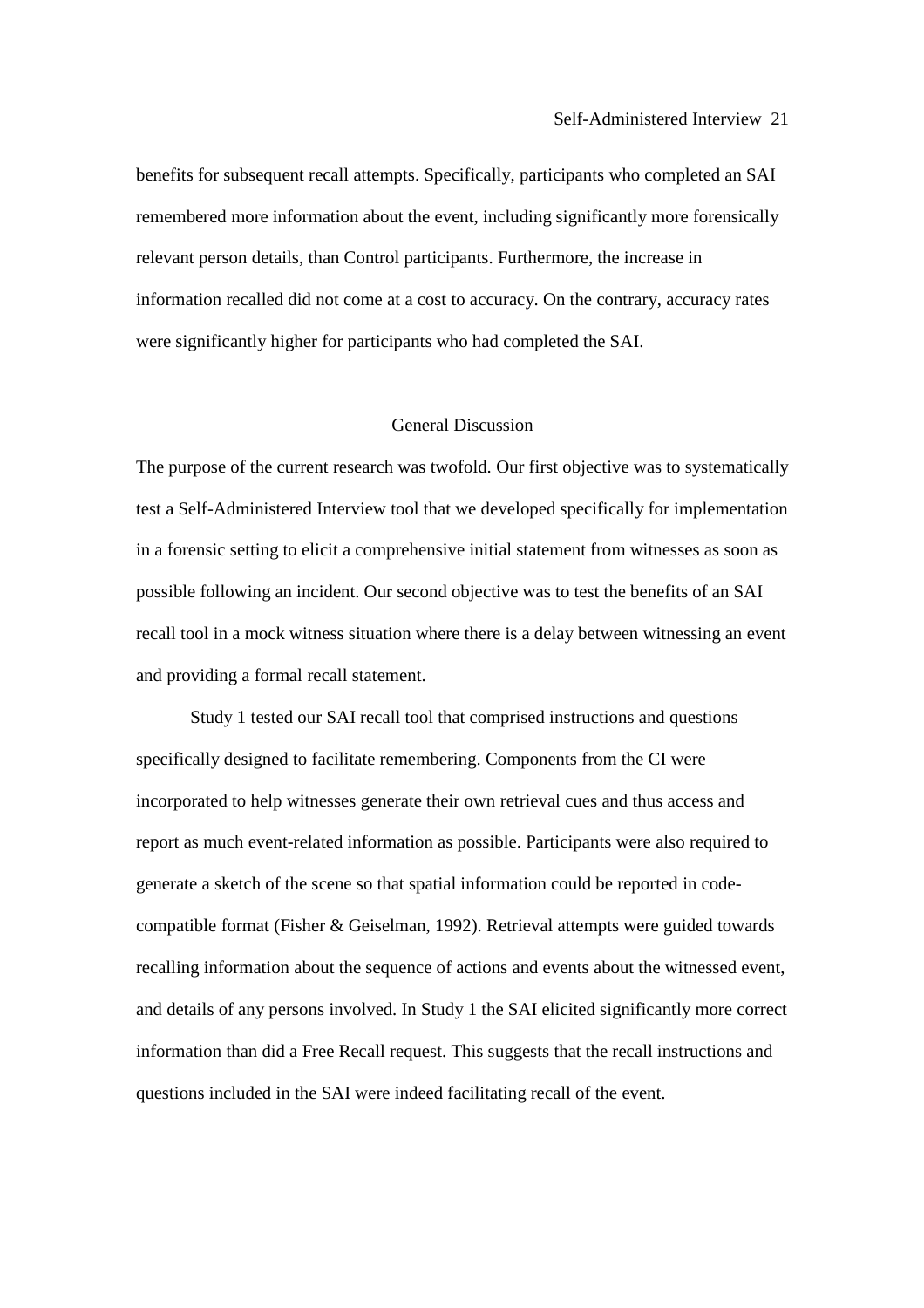Study 2 investigated whether the recall advantage obtained using the SAI in Study 1 would be preserved following a delay of one week. We found that completing an SAI soon after witnessing an event has clear benefits for a delayed subsequent recall attempt. Specifically, participants who completed an SAI outperformed control participants in a Free Recall test that was given one week after the event was experienced. These findings are consistent with current theoretical literature on memory and the benefits of repeated retrieval attempts. The associated applied implications for real world use in collecting valuable witness evidence are also clear.

We do, however, acknowledge limitations of the SAI. One concern is that the current format – which requests witnesses to complete the form by hand – may be a limiting factor for several witnesses, such as those with language or literacy difficulties. Research is under way to develop alternative formats of the SAI in which witnesses will have options to narrate or type their responses to the questions. A second limitation related to applying this research in a forensic setting is that the SAI tool is not suitable for witnesses to all crimes. In particular, victims of violent or sexual crime, traumatised witnesses and other vulnerable population groups should always be offered social support when recounting their memories (e.g., Milne & Bull, 1999). Furthermore, even witnesses for whom the SAI is suitable might not appreciate the 'impersonal' nature of the recall tool. Future research should monitor this, as it is likely that witnesses will use the SAI effectively only if they feel it is worthwhile and beneficial. For these reasons, the SAI is not proposed as a replacement to a full Cognitive Interview of key witnesses by a trained interviewer.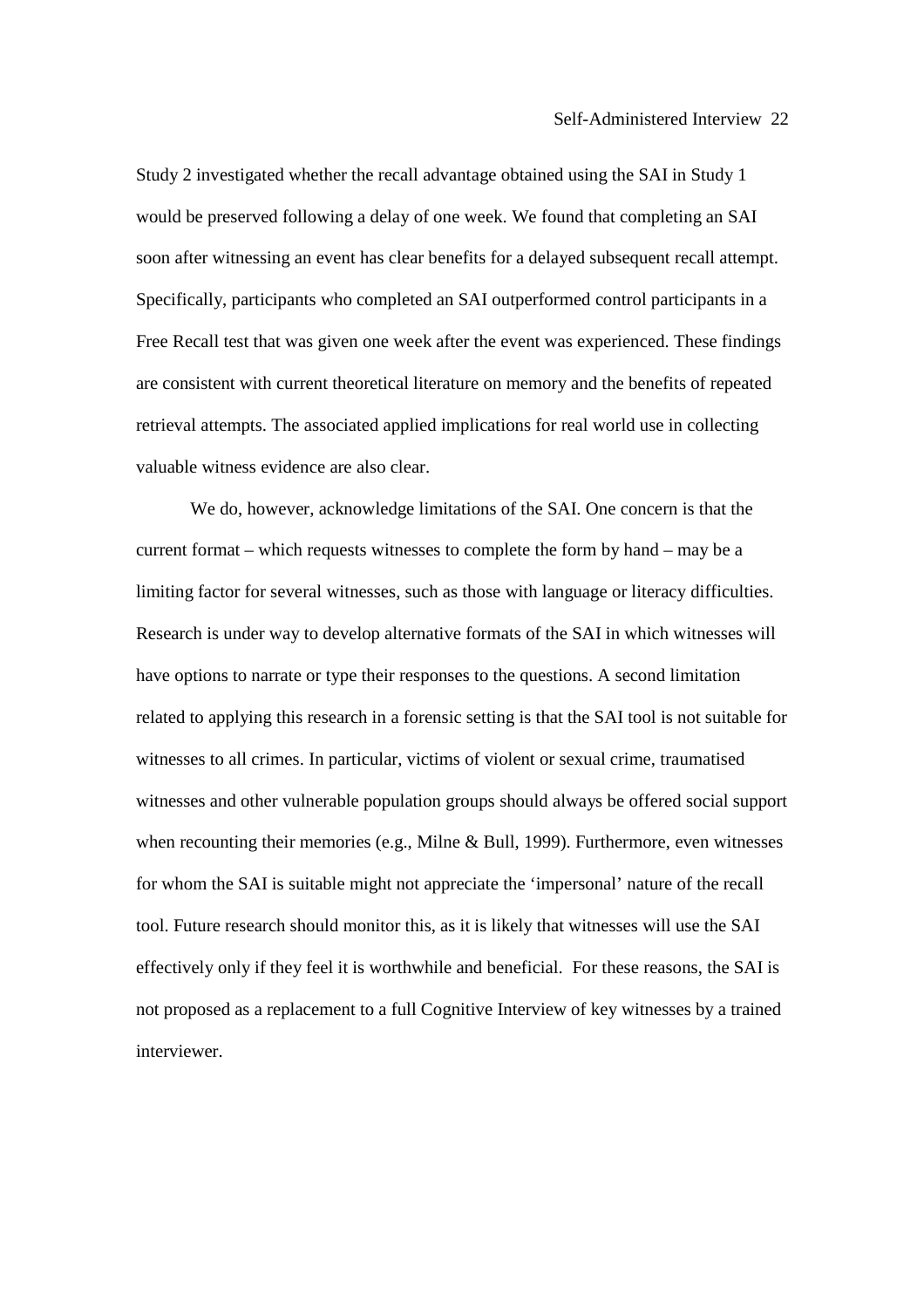Despite these limitations, our initial results are promising and show that the SAI is an effective recall tool with potential as an alternative means of collecting witness evidence shortly after an incident. In addition to providing the police with a means to obtain high quality evidence from numerous witnesses with minimum delay, the SAI has a number of other advantages. First, it removes the problem associated with the current police practice of giving witnesses a brief initial interview, which can have a detrimental effect on subsequent recall (Hashtroudi et al., 1994; Marsh et al., 2005; Suengas & Johnson, 1988; Tversky & Marsh, 2000). Instead, the SAI encourages witnesses to provide a highly detailed report that serves to benefit subsequent recall. Furthermore, having a standardised recall protocol in the form of the SAI limits the chances of other poor interview practices that might occur such as the use of leading questions, closed questions, and putting pressure on witnesses.

Other advantages of the SAI are that it allows for all witnesses to provide evidence, regardless of the perceived 'status' of a witness (i.e. a 'key' witness). This overcomes a resource problem sometimes faced by police when, due to lack of time or the developing nature of an incident, they may have to be selective with respect to the witnesses they choose to question in greater detail. In other words, a witness who is perceived to have had a better view or is more confident may be selected for closer questioning whereas other witnesses may not always have the opportunity to give an early account of what they have seen. The SAI allows the collection of information from these more peripheral witnesses who may, after all, hold important pieces of information by virtue of a different perspective of the incident or an earlier or later location in the timeline of the incident. Furthermore, the fact that witnesses using the SAI can all give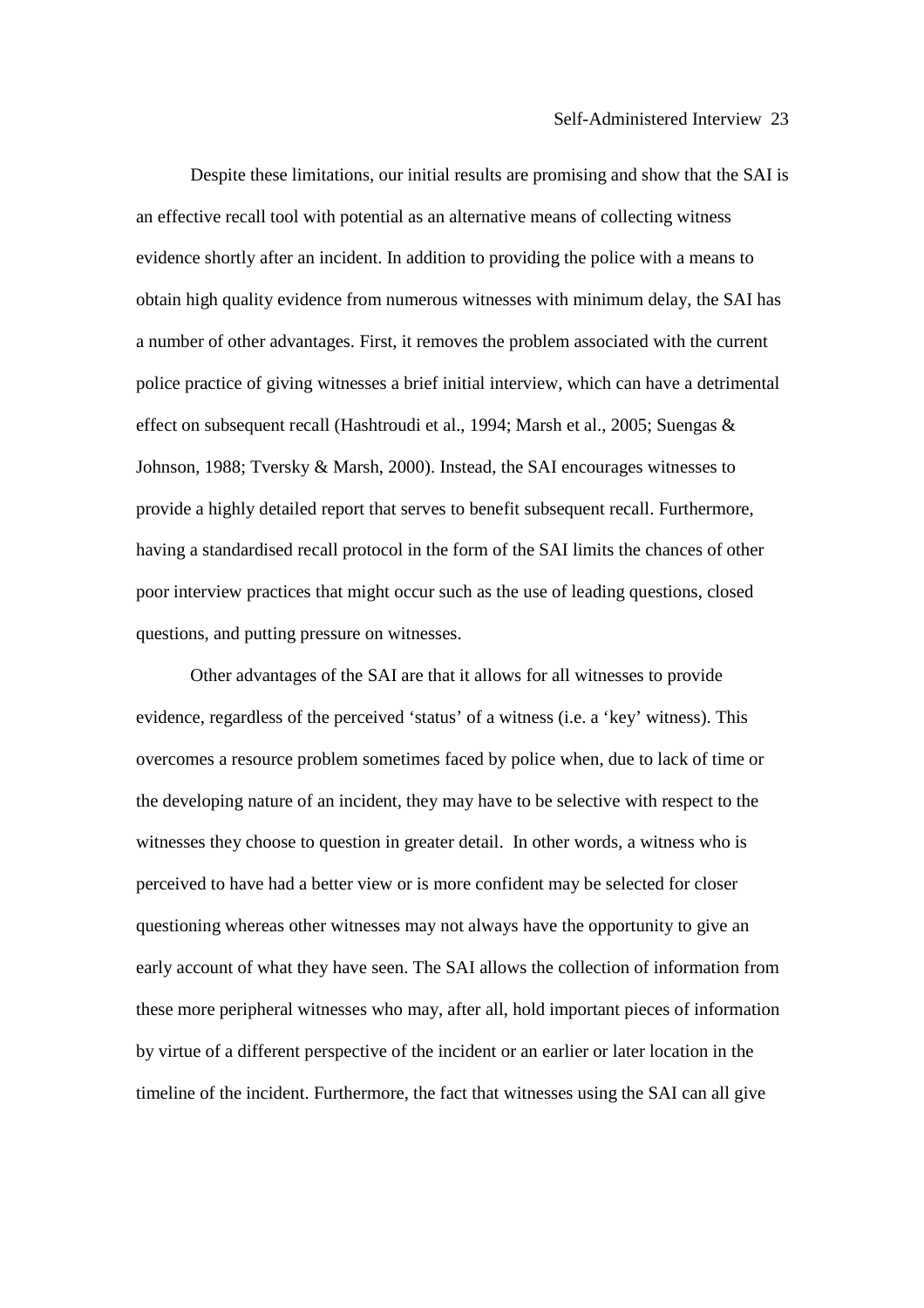evidence simultaneously means that there is less drain on valuable police resources (e.g., time, manpower) so that they can focus on other important tasks.

Research underway seeks to build upon our initial findings by exploring the precise mechanisms by which an early recall attempt supports memory retrieval in subsequent recall attempts. For example, providing an immediate recall opportunity in the form of the SAI may help maintain episodic memory (Anderson, 1983). Thus, individuals who have completed an SAI might exhibit reminiscence, and subsequently recall additional items of accurate information about a witnessed event that they had not reported in the initial SAI. Alternatively, the SAI may preserve only those items initially reported. Thus, even with retrieval support during subsequent recall attempts, participants may not report any additional details. This research focus will also allow us to investigate the consistency between information reported in an SAI and in a subsequent recall attempt.

A further objective is to explore whether the SAI will help strengthen and support the original episodic memory trace, and thus inoculate against susceptibility to misleading post-event information. This objective is particularly pertinent in light of a recent finding that misinformation encountered before a detailed statement is obtained may be errantly and persistently recalled in subsequent interview attempts(Lane, Mather, Villa & Morita, 2001). As the SAI allows a comprehensive immediate recall attempt, it clearly has the potential to become a widely used recall tool for forensic investigations.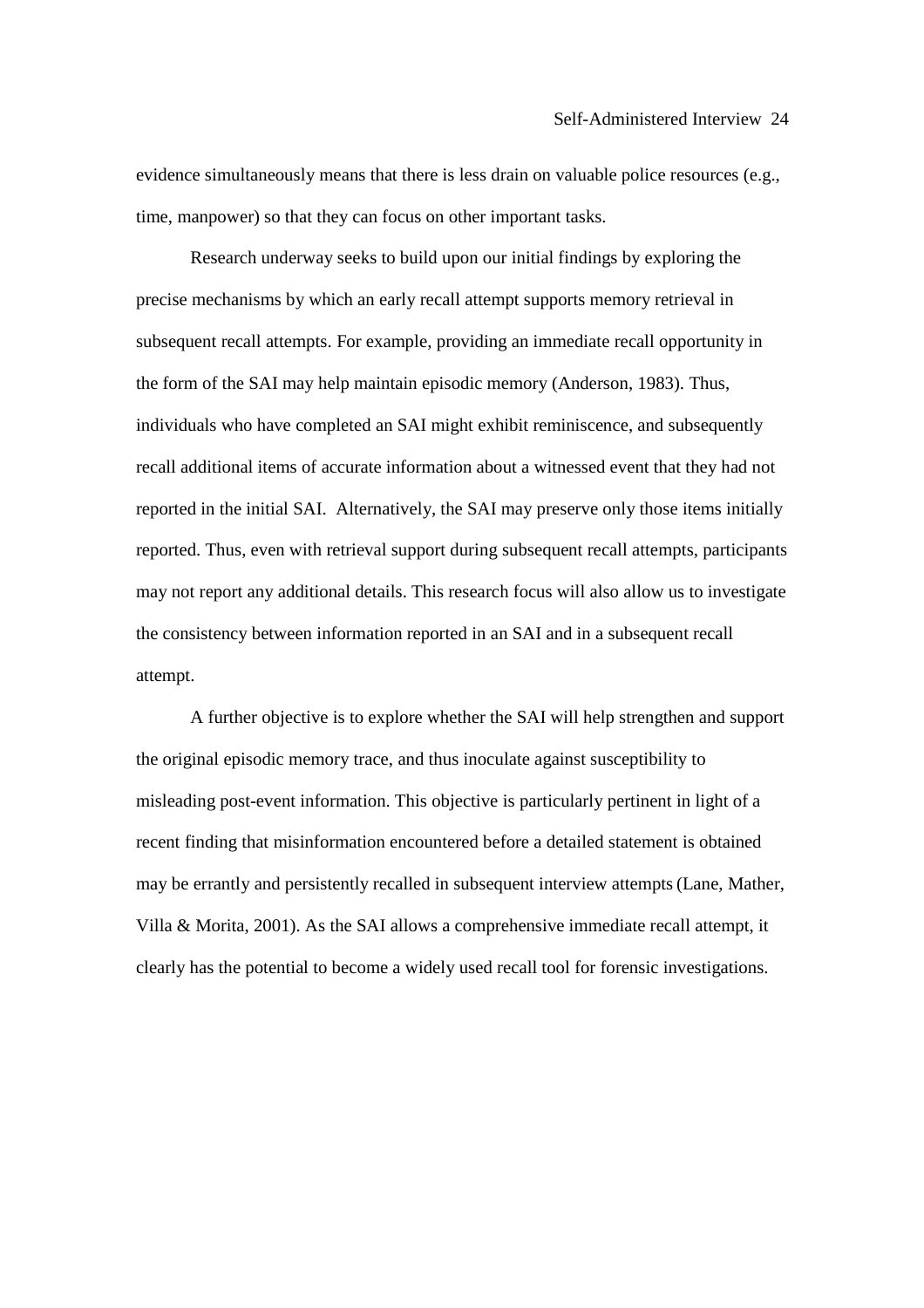#### References

- Anderson, J. R. (1983). A spreading activation theory of memory. *Journal of Verbal Learning and Verbal Behavior, 22,* 261-295.
- Ayers, M. S. & Reder, L. M. (1998). A theoretical review of the misinformation effect: Predictions from an activation-based memory model*. Psychonomic Bulletin & Review, 5,* 1-21.
- Begg, I., & Wickelgren, W. (1974). Retention functions for syntactic and lexical versus semantic information in recognition memory. *Memory and Cognition, 2,* 353-359.
- Bekerian, D. A. & Dennett, J. L. (1993). The cognitive interview: Reviving the issues. *Applied Cognitive Psychology, 7*, 275-298.
- Bjork, R. A. (1988). Retrieval practice and the maintenance of knowledge. In M. M. Gruneberg, P. E. Morris, & R. N. Skyes (Eds.), *Practical aspects of memory: Current research and issues: Vo. 1. Memory in everyday life (pp. 396-401). New* York: Wiley.
- Brock, P., Fisher, R. P., & Cutler, B. L. (1999). Examining the cognitive interview in a double-test paradigm. *Psychology, Crime and Law, 5* 29-45.
- Butler, A.C., & Roediger, H.L. (2007). Testing improves long-term retention in a simulated classroom setting. *European Journal of Cognitive Psychology*, *19*, 514- 527.
- Conway, M. A., Cohen, G. & Stanhope, N. (1991). On the very long-term memory of knowledge acquired through formal education: Twelve years of cognitive psychology. *Journal of Experiment Psychology: General, 120***,** 395–409.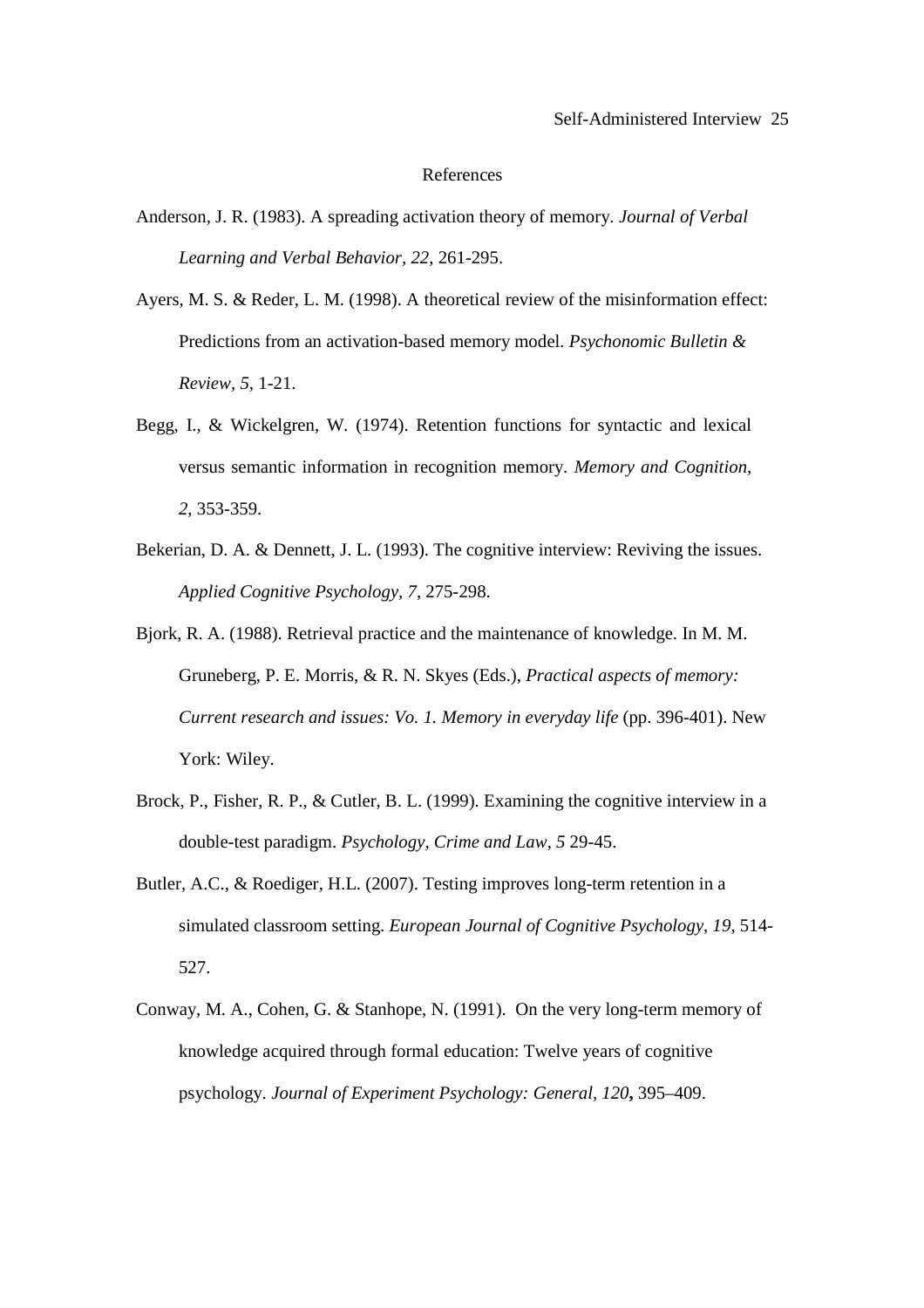- Coupe, T. & Griffiths, M. (1996). *Solving residential burglary* (Crime Detection and Prevention Series No. 77). London: Home Office.
- Damasio, A. R. (1989). Time-locked multiregional retroactivation: A systems-level proposal for the neural substrates of recall and recognition. *Cognition, 33,* 25-62.
- Davis, M., McMahon, M.., & Greenwood, K. (2005). The efficacy of mnemonic components of the Cognitive Interview: Towards a shorted variant for time-critical investigations. *Applied Cognitive Psychology, 19,* 75–93.
- Ebbesen, E. B. & Rienick, C. B. (1998). Retention interval and eyewitness memory for events and personal identifying attributes. *Journal of Applied Psychology, 83,* 745- 762.
- Ebbinghaus, H. (1885). *Memory: A contribution to experimental psychology.* Leipzig: Duncker & Humblot.
- Fisher. R. P. & Geiselman, R. E. (1992). *Memory-enhancing techniques for investigative interviewing: The cognitive interview.* Springfield, Illinois: Charles C. Thomas.
- Fisher, R.P. & McCauley, M. (1995) Improving eyewitness testimony with the cognitive interview. In M Zaragoza, J.R. Graham, G. C. N. Hall, R. Hirschman, & Y. S. Ben-Porath Eds.). *Memory and testimony in the child witness (pp 141-159)*. Thousand Oaks, CA: Sage.
- Fisher, R. P. (1996). Implications of output-bound measures for laboratory and field research in memory, *Behavioral and Brain Sciences, 19*, 197.
- Fisher, R.P., Geiselman, R.E., Raymond, D.S., Jurkevich, L.M. & Warhaftig, M.L. (1987) Enhancing eyewitness memory: refining the cognitive interview. *Journal of Police Science and Administration, 15,* 291-297.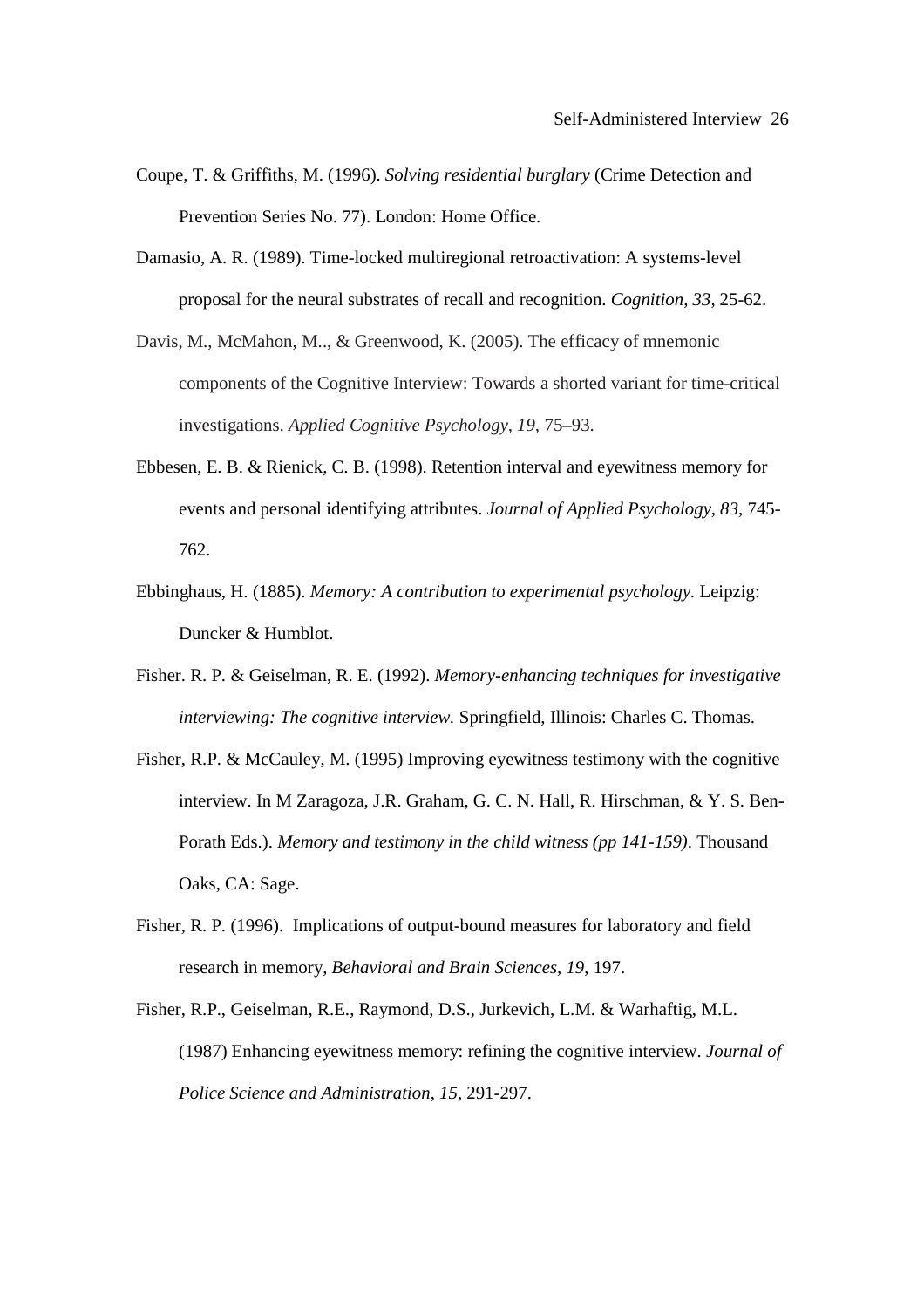- Fisher, R.P., Geiselman, R.E., & Amador, M. (1989) Field test of the cognitive interview: Enhancing the recollection of actual victims and witnesses of crime. *Journal of Applied Psychology, 74,* 722-727.
- Fisher, R. P., & Schreiber, N. (2007). Interviewing protocols to improve eyewitness memory. In Toglia, M., Lindsay, R., Ross, D & Reed, J. (Eds.) *The handbook of eyewitness psychology: Volume One. Memory for events* (pp. 53-80). Mahwah, N.J.:Erlbaum Associates.
- Gabbert, F., Memon, A., & Allan, K. (2003). Memory conformity: Can eyewitnesses influence each other's memories for an event? *Applied Cognitive Psychology, 17,* 533-543.
- Geiselman, R.E. & Fisher, R.P. (1997). Ten years of cognitive interviewing. In D. Payne and F. Conrad (Eds.). *Intersections in Basic and Applied Memory Research* (pp.291-310). Mahwah, NJ : Lawrence Erlbaum Associates.
- Goldsmith, M., Koriat, A., & Pansky, A. (2005). Strategic regulation of grain size in memory reporting over time*. Journal of Memory and Language, 52,* 505-525.
- Hashtroudi, S., Johnson, M.K., Vnek, N., & Ferguson, S.A. (1994). Aging and the effects of affective and factual focus on source monitoring and recall. *Psychology and Aging, 9,* 160-170.
- Huff, C. R., Rattner, A., & Sagarin, E. (1996). *Convicted but innocent: Wrongful conviction and public policy.* Thousand Oaks, CA: Sage Publications, Inc.
- Kassin, S. M., Tubb, V. A., Hosch, H. M., & Memon, A. (2001). On the 'general acceptance' of eyewitness memory research. *American Psychologist, 56,* 405-416.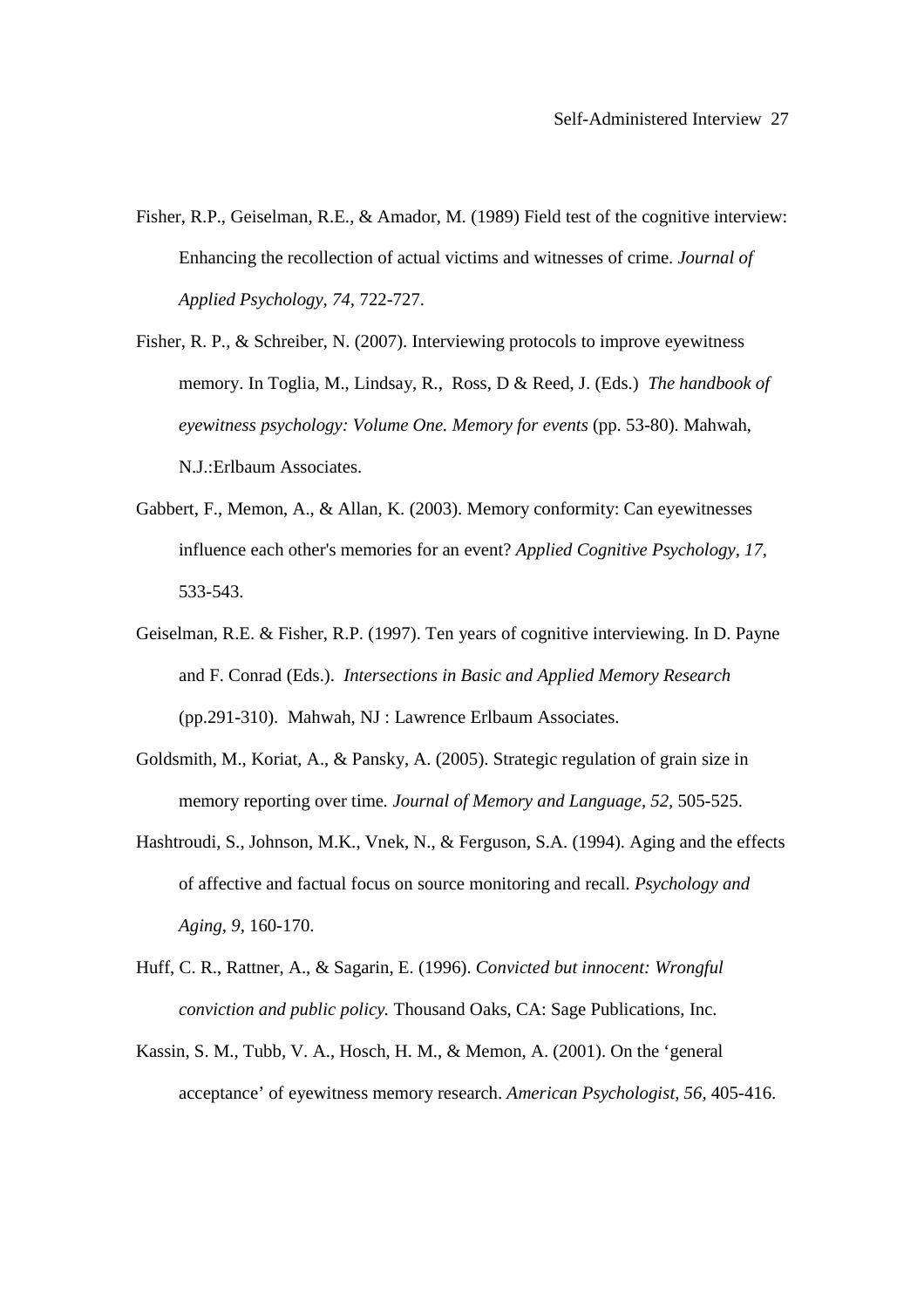- Kebbell, M. R. & Milne, R. (1998). Police officers' perceptions of eyewitness performance in forensic investigations. *Journal of Social Psychology, 138,* 323- 330.
- Kebbell, M.R. & Wagstaff, G.F. (1996). Enhancing the practicality of the cognitive interview in forensic situations [11 paragraphs]. *Psycholoquy* [on-line serial], 7(6). Available FTP: Hostname: princeton.edu Directory pub/harnard/Psycholoquy/ 1996.volume.7 File: psyc.96.7.16.witness-memory.3.kebbell.
- Kebbell, M.R. & Wagstaff, G.F. (1998). Hypnotic interviewing: The best way to interview eyewitnesses? *Behavioral Sciences and the Law, 16,* 115-129.
- Kebbell, M.R., Milne, R. & Wagstaff, G.F. (1999). The cognitive interview: A survey of its forensic effectiveness *. Psychology, Crime and Law, 5,* 101-115.
- Kebbell, M.R. & Wagstaff, G.F. (1999). *Face Value? Factors That Influence Eyewitness Accuracy.* London : Home Office
- Kintsch, W., Welsch, D., Schmalhofer, F., & Zimny, S. (1990). Sentence memory: A theoretical analysis. *Journal of Memory and Language, 29*, 133-159.
- Koehnken, G., Milne, R., Memon, A., & Bull, R. (1999). The cognitive interview: a meta-analysis. *Psychology, Crime and Law*, **5**, 3-27.
- Koriat. A., Levy-Sadot, R., Edry, E., & de Marcas, G. (2003). What do we know about what we cannot remember? Accessing the semantic attributes of words that cannot be recalled. *Journal of Experimental Psychology: Learning, Memory and Cognition, 29*, 1095-1105.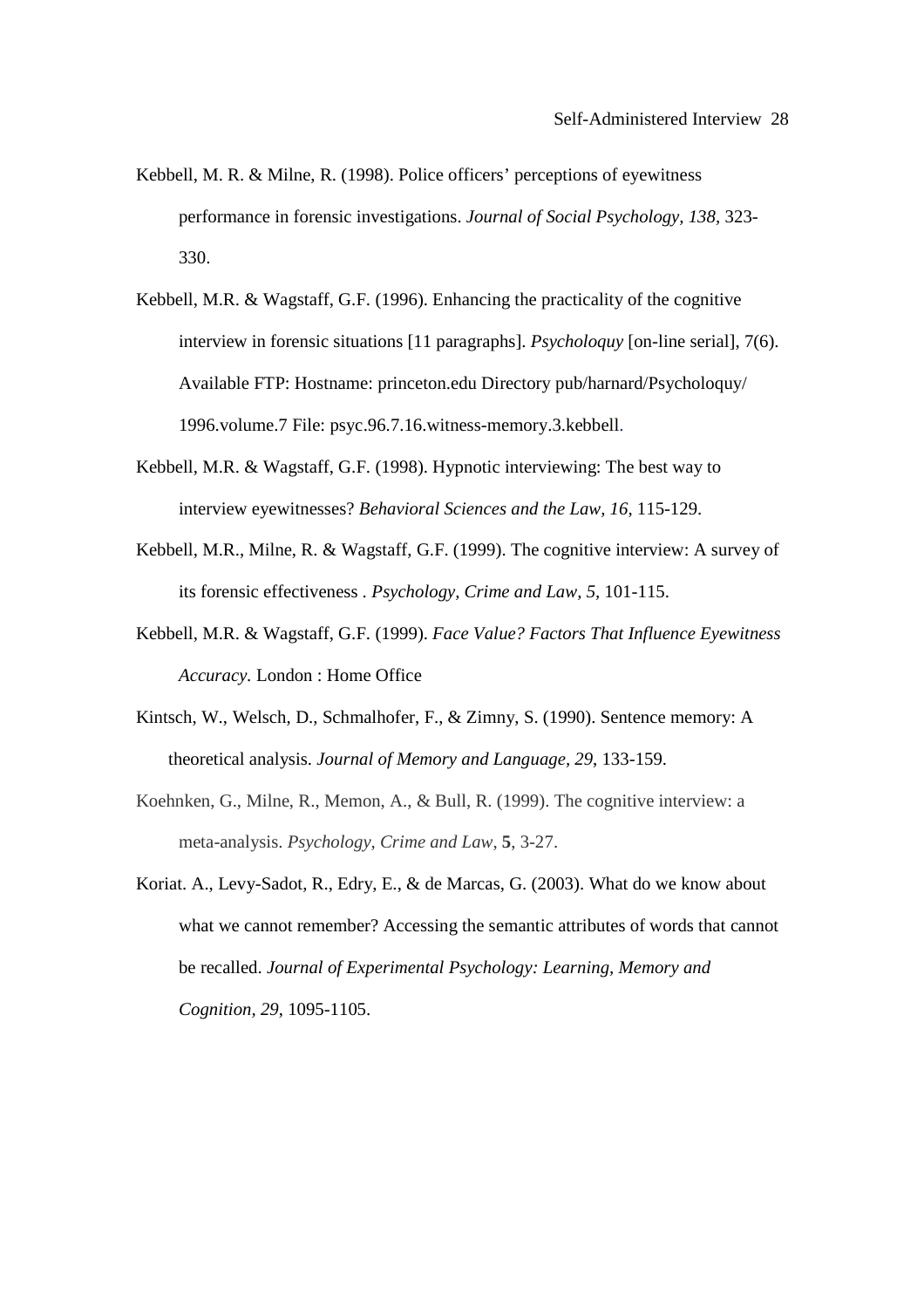- Koutstaal, W., Schacter, D. L., Johnson, M. K., & Galluccio, L. (1999). Facilitation and impairment of event memory produced by photograph review. *Memory & Cognition, 27,* 478-493.
- Lane, S. M., Mather, M., Villa, D., & Morita, S. K. (2001). How events are reviewed matters: Effects of varied focus on eyewitness suggestibility. *Memory & Cognition, 29,* 940-947.
- Lindsay, D. S. (1990). Misleading suggestions can impair eyewitnesses' ability to remember event details. *Journal of Experimental Psychology: Learning, Memory, & Cognition, 16,* 1077-1083.
- Loftus, E. F., Miller, D. G., & Burns, H. J. (1978). Semantic integration of verbal information into a visual memory. *Journal of Experimental Psychology: Human Learning and Memory, 4,* 19-31.
- Marsh, E. J., Tversky, B., and Hutson, M. (2005). How eyewitnesses talk about events: Implications for memory. *Applied Cognitive Psychology, 19*, 1-14.
- McCauley, M. R., & Fisher, R. P. (1995). Facilitating children's recall with the revised cognitive interview. *Journal of Applied Psychology, 80,* 510-516.
- McCloskey, M., & Zaragoza, M. (1985). Misleading post event information and memory for events: Arguments and evidence against memory impairment hypotheses. *Journal of Experimental Psychology: General, 114,* 1-16.
- McDaniel, M. A., & Masson, M. E. (1985). Altering memory representations through retrieval. *Journal of Experimental Psychology: Learning, Memory, and Cognition, 11,* 371-385.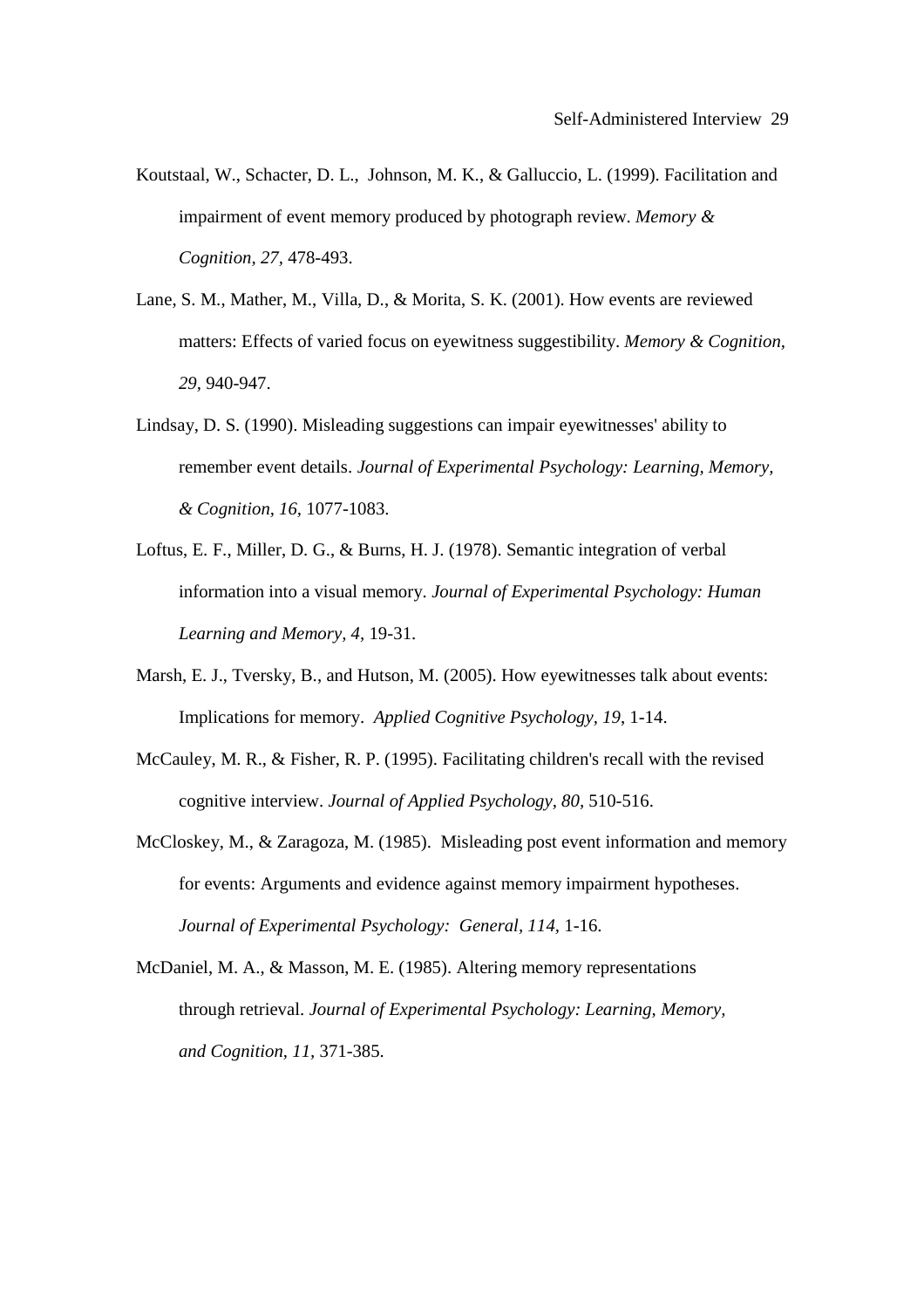- McDaniel, M. A., Kowitz, M. D., & Dunay, P. K. (1989). Altering memory through recall: The effects of cue-guided retrieval processing. *Memory & Cognition, 17,*  423-434.
- Mello, E. W. & Fisher, R. P. (1996). Enhancing older adult eyewitness memory with the cognitive interview. *Applied Cognitive Psychology, 10,* 403-417.
- Memon, A. & Bull, R. (1991). The cognitive interview: Its origins, empirical support, evaluation and practical implications. *Journal of Community and Applied Social Psychology, 1,* 291-307.
- Milne, R. & Bull, R. (1999). *Investigative Interviewing.* John Wiley & Sons.
- Milne, R., & Bull, R. (2002). Back to basics: a componential analysis of the original cognitive interview mnemonics with three age groups. *Applied Cognitive Psychology , 16,* 743-753.
- Penrod, S., Loftus, E. F., & Winkler, J. (1982). The reliability of eyewitness testimony. In N. L. Kerr & R. M. Bray (Eds.), *The psychology of the courtroom* (pp. 119-168). New York: Academic Press.
- Pickel, K. L. (2004). When a lie becomes the truth: The effects of self-generated misinformation on eyewitness memory. *Memory, 12*, 14-26.
- Raaijmakers, J. G. W. & Shiffrin, R. M. (1980). SAM: A theory of probabilistic search of associative memory. In G. H. Bower (Ed.), *The psychology of learning and motivation: Advances in research and theory* (Vol. 14). (pp. 207-262). New York: Academic Press.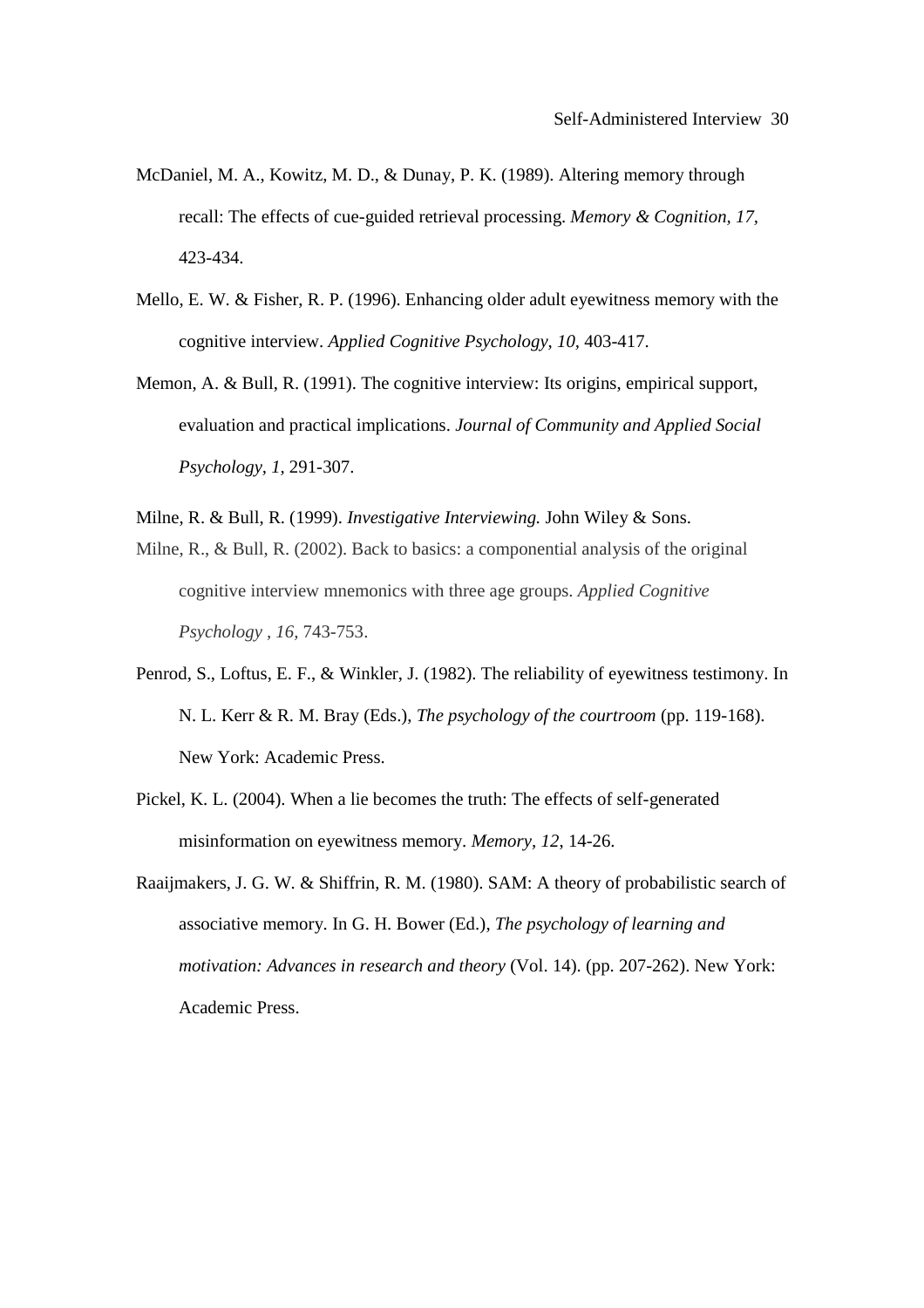- Read, J. D., & Connolly, D. A. (2006). The effects of delay on long-term memory for witnessed events. In M. P. Toglia, J. D. Read, D. F. Ross, & R. C. L. Lindsay (Eds.), *Handbook of Eyewitness Psychology: Volume 1: Memory for Events* (pp. 117-155). Mahway NJ: Lawrence Erlbaum Associates Inc.
- Reyna V. F., Kiernan B. (1994). The development of gist versus verbatim memory in sentence recognition: Effects of lexical familiarity, semantic content, encoding instruction and retention interval. *Developmental Psychology, 30*, 178-191.
- Roediger, H. L. III, & Neely, J. H. (1982). Retrieval blocks in episodic and semantic memory. *Canadian Journal of Psychology, 36,* 213-242.
- Rubin, D.C., Wenzel, A.E. (1996). One hundred years of forgetting: A quantitative description of retention. *Psychological Review, 103,* 743-760.
- Shapiro, P. N., & Penrod, S. (1986). Meta-analysis of facial identification studies. *Psychological Bulletin, 100,* 139-156.
- Sporer, S. L. (1992). *Das Wiedererkennen von Gesichtern.* [Recognizing faces]. Weinheim: Beltz/Psychologie Verlags Union.
- Shaw, J. S. III, Bjork, R. A., & Handal, A. (1995). Retrieval-induced forgetting in an eyewitness-memory paradigm. *Psychonomic Bulletin & Review, 2,* 249-253.
- Suengas, A.G., & Johnson, M.K. (1988). Qualitative effects of rehearsal on memories for perceived and imagined complex events. *Journal of Experimental Psychology: General, 117*, 377-389.
- Tuckey, M. R. & Brewer, N. (2003). The influence of schemas, stimulus ambiguity, and interview schedule on eyewitness memory over time. *Journal of Experimental Psychology: Applied, 9,* 101-118.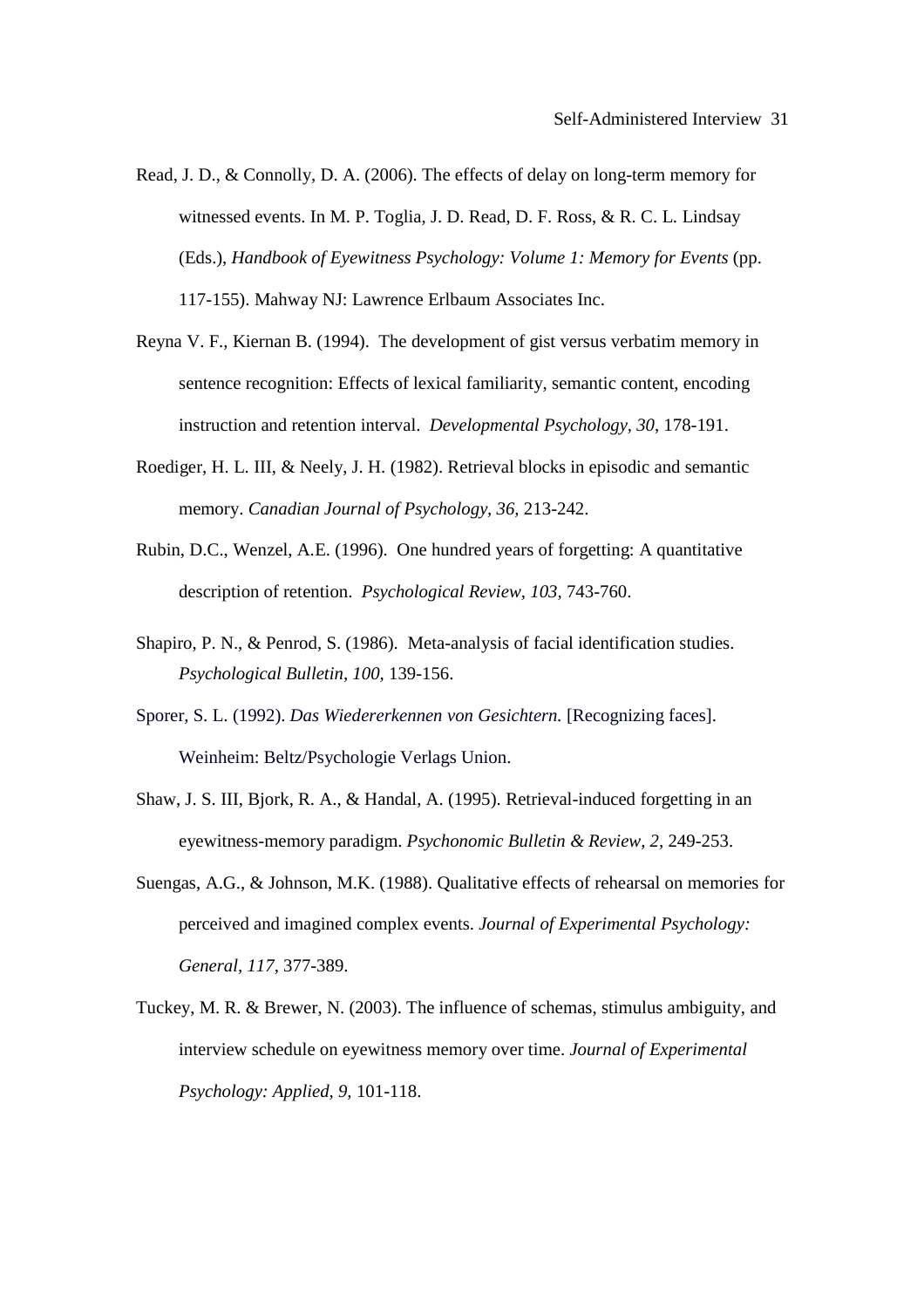- Turtle, J. W. & Yuille, J. C. (1994). Lost but not forgotten details: Repeated eyewitness recall leads to reminiscence but not hypermnesia. *Journal of Applied Psychology, 79,* 260-271.
- Tversky, B., & Marsh, E. (2000). Biased retellings of events yield biased memories. *Cognitive Psychology, 40,* 1-38.
- Wheeler, M. A., & Roediger, H. L. (1992). Disparate effects of repeated testing: Reconciling Ballard's (1913) and Bartlett's (1932) results. *Psychological Science, 3*, 240-245.
- Wilkinson, A. C. & Koestler, R. (1984). Generality of a strength model for three conditions of repeated recall. *Journal of Mathematical Psychology, 28,* 43-72.
- Wixted, J. & Ebbesen, E. B. (1991). On the form of forgetting. *Psychological Science, 2,* 409-415.
- Wixted, J. & Ebbesen, E. B. (1997). Genuine power curves in forgetting: Quantitative analysis of individual subject forgetting functions. *Memory & Cognition, 23,* 731- 739.
- Wright, A. M. & Holliday, R. E. (2007). Enhancing the recall of young, young-old and old-old adults with the cognitive interview and a modified version of the cognitive interview. *Applied Cognitive Psychology, 21,* 19-43.
- Yuille, J. C. & Cutshall, J. L. (1986). A case study of eyewitness memory of a crime. *Journal of Applied Psychology, 71,* 291-301.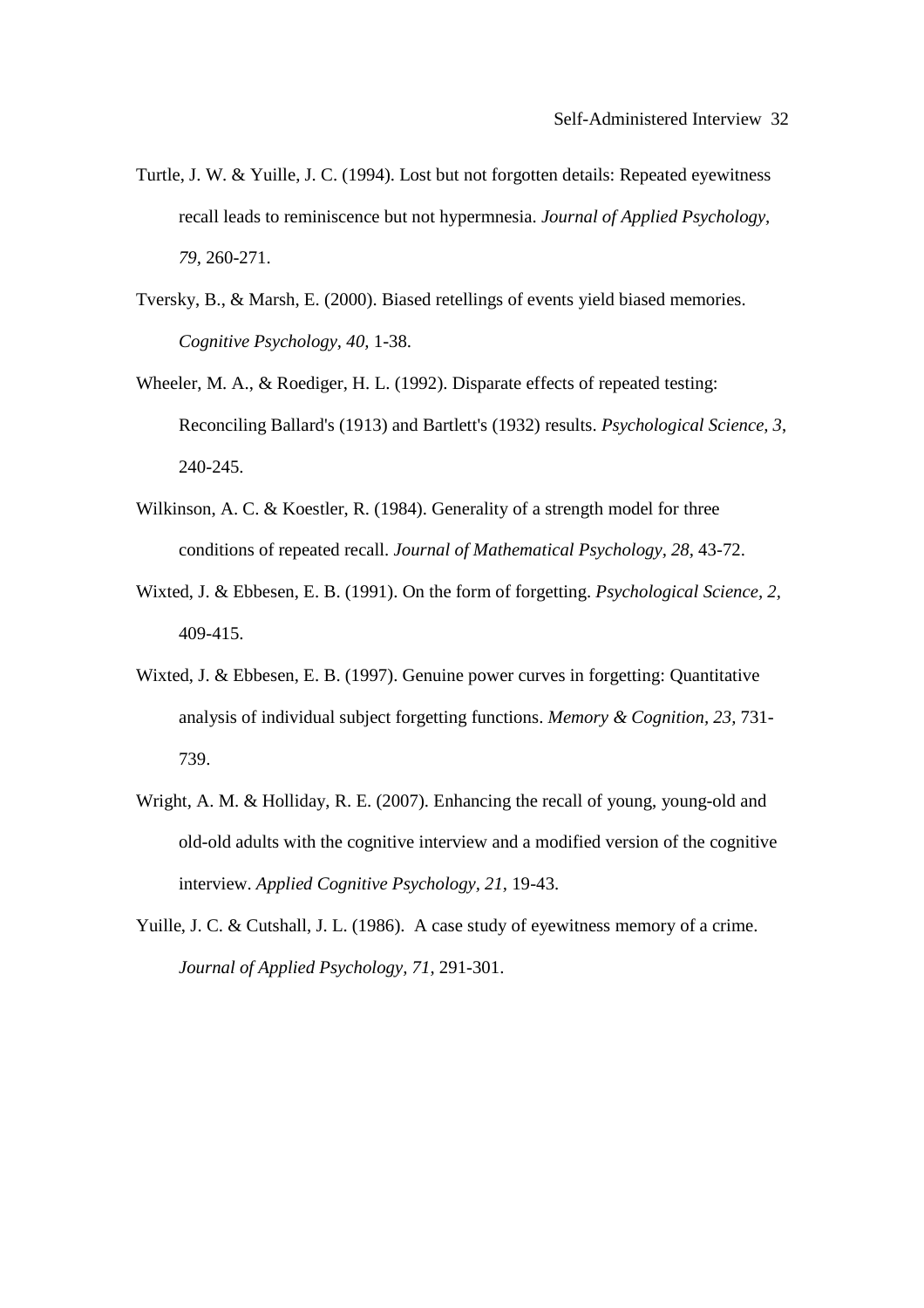| Table 1. Mean accuracy, inaccuracy and accuracy rates of items recalled in each |  |
|---------------------------------------------------------------------------------|--|
| condition, standard deviations in parentheses.                                  |  |

| Details |               | SAI   |         | CI    |         |       | <b>FR</b> |
|---------|---------------|-------|---------|-------|---------|-------|-----------|
|         |               | M     | (SD)    | M     | (SD)    | M     | (SD)      |
| Person  | Accurate      | 41.40 | (13.15) | 46.93 | (11.68) | 23.60 | (9.10)    |
|         | Inaccurate    | 6.90  | (4.22)  | 4.47  | (2.59)  | 2.85  | (2.50)    |
|         | Accuracy rate | 0.86  | (.07)   | 0.91  | (.04)   | 0.90  | (.06)     |
| Action  | Accurate      | 15.80 | (4.79)  | 19.93 | (5.95)  | 10.00 | (4.39)    |
|         | Inaccurate    | 0.90  | (.97)   | 0.60  | (.83)   | 0.90  | (.85)     |
|         | Accuracy rate | 0.95  | (.06)   | 0.97  | (.04)   | .92   | (.09)     |
| Object  | Accurate      | 8.10  | (3.95)  | 10.27 | (6.18)  | 5.75  | (3.16)    |
|         | Inaccurate    | 0.95  | (.94)   | 0.67  | (.82)   | 0.40  | (.50)     |
|         | Accuracy rate | 0.90  | (.09)   | 0.94  | (.09)   | 0.89  | (.17)     |
| Setting | Accurate      | 5.40  | (3.13)  | 7.40  | (3.22)  | 2.15  | (1.49)    |
|         | Inaccurate    | 0.10  | (.31)   | 0.13  | (.52)   | 0.10  | (.31)     |
|         | Accuracy rate | 0.97  | (.08)   | 0.99  | (.05)   | 0.96  | (.12)     |
| Total   | Accurate      | 70.70 | (20.46) | 84.53 | (21.66) | 41.50 | (14.0)    |
|         | Inaccurate    | 8.85  | (4.85)  | 5.87  | (3.36)  | 4.20  | (2.31)    |
|         | Accuracy rate | 0.89  | (.05)   | 0.93  | (.03)   | 0.91  | (.03)     |